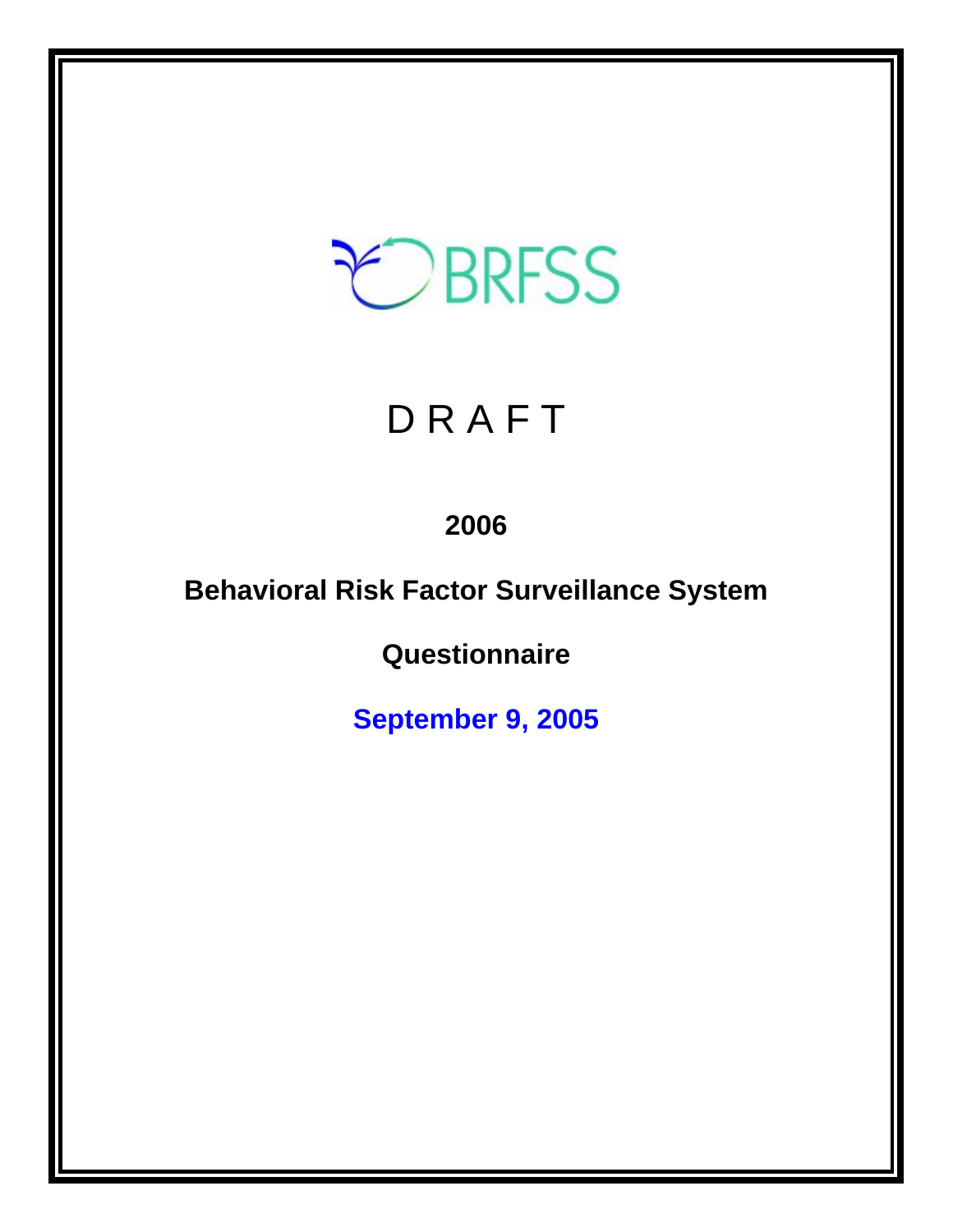

## **Behavioral Risk Factor Surveillance System** 2006 Questionnaire

## **Table of Contents**

| Module 5: Visual Impairment and Access to Eye Care  Error! Bookmark not defined. |  |
|----------------------------------------------------------------------------------|--|
|                                                                                  |  |
|                                                                                  |  |
|                                                                                  |  |
|                                                                                  |  |
|                                                                                  |  |
|                                                                                  |  |
|                                                                                  |  |
|                                                                                  |  |
|                                                                                  |  |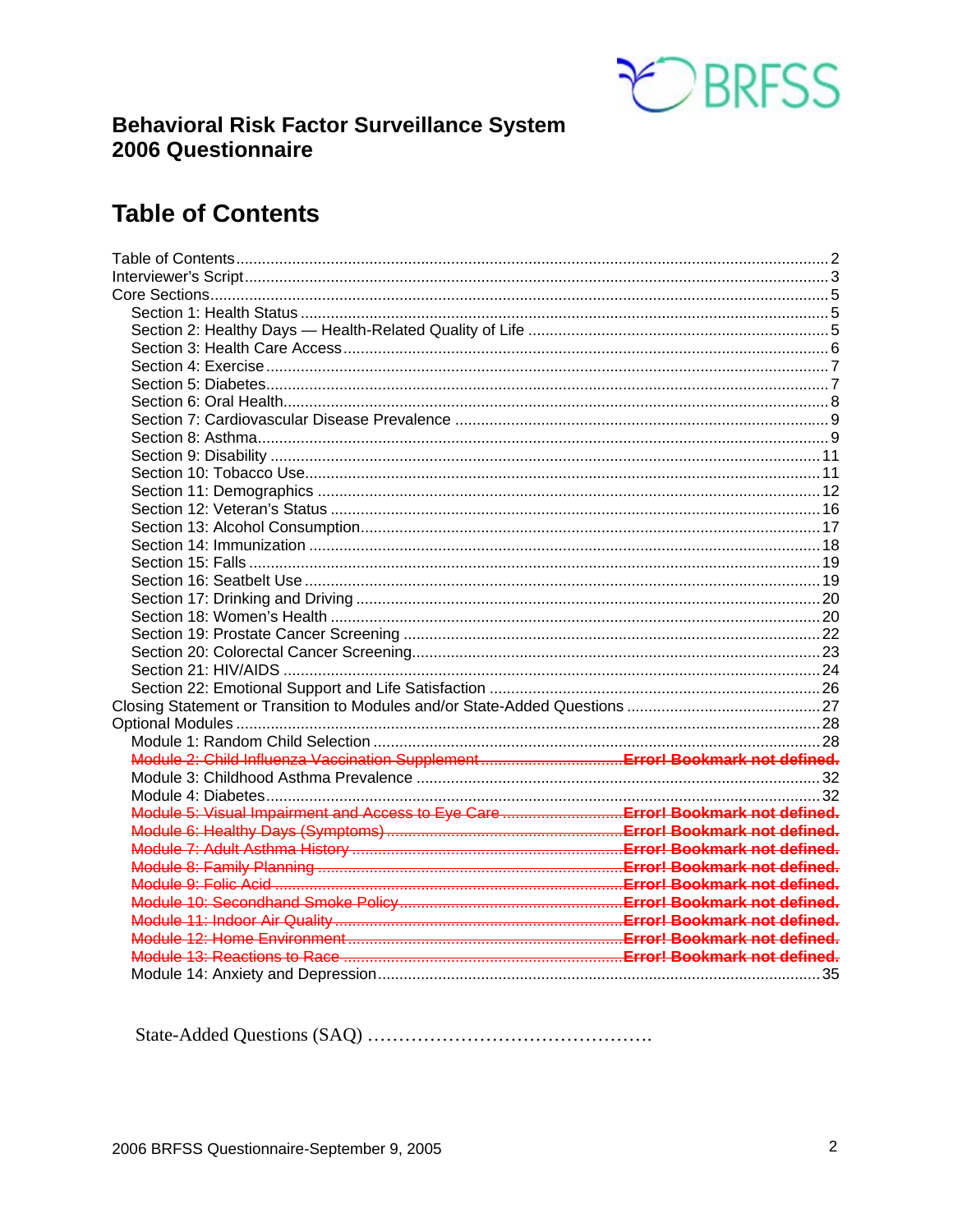

## **Interviewer's Script**

HELLO, I am calling for the **(health department)** . My name is **(name)** . We are gathering information about the health of **(state)** residents. This project is conducted by the health department with assistance from the Centers for Disease Control and Prevention. Your telephone number has been chosen randomly, and I would like to ask some questions about health and health practices.

#### Is this **(phone number)** ?

 **If "no,"** 

 Thank you very much, but I seem to have dialed the wrong number. It's possible that your number may be called at a later time. **STOP**

Is this a private residence?

 **If "no,"**

Thank you very much, but we are only interviewing private residences. **STOP**

Is this a cellular telephone? By cellular telephone we mean a telephone that is mobile and usable outside of your neighborhood. It is not to be confused with a cordless phone which is simply a wireless extension of your home phone.

#### **If "yes,"**

Thank you very much, but we are only interviewing land line telephones and private residences. **STOP** 

I need to randomly select one adult who lives in your household to be interviewed. How many members of your household, including yourself, are 18 years of age or older?

Number of adults

 **If "1,"**  Are you the adult?

 **If "yes,"** 

Then you are the person I need to speak with. Enter 1 man or 1 woman below (Ask gender if necessary). **Go to page 5.**

 **If "no,"** 

 Is the adult a man or a woman? Enter 1 man or 1 woman below. May I speak with **[fill in (him/her) from previous question]**? **Go to "correct respondent" on the next page.**

How many of these adults are men and how many are women?

Number of men

Number of women

The person in your household that I need to speak with is

#### **If "you," go to page 4**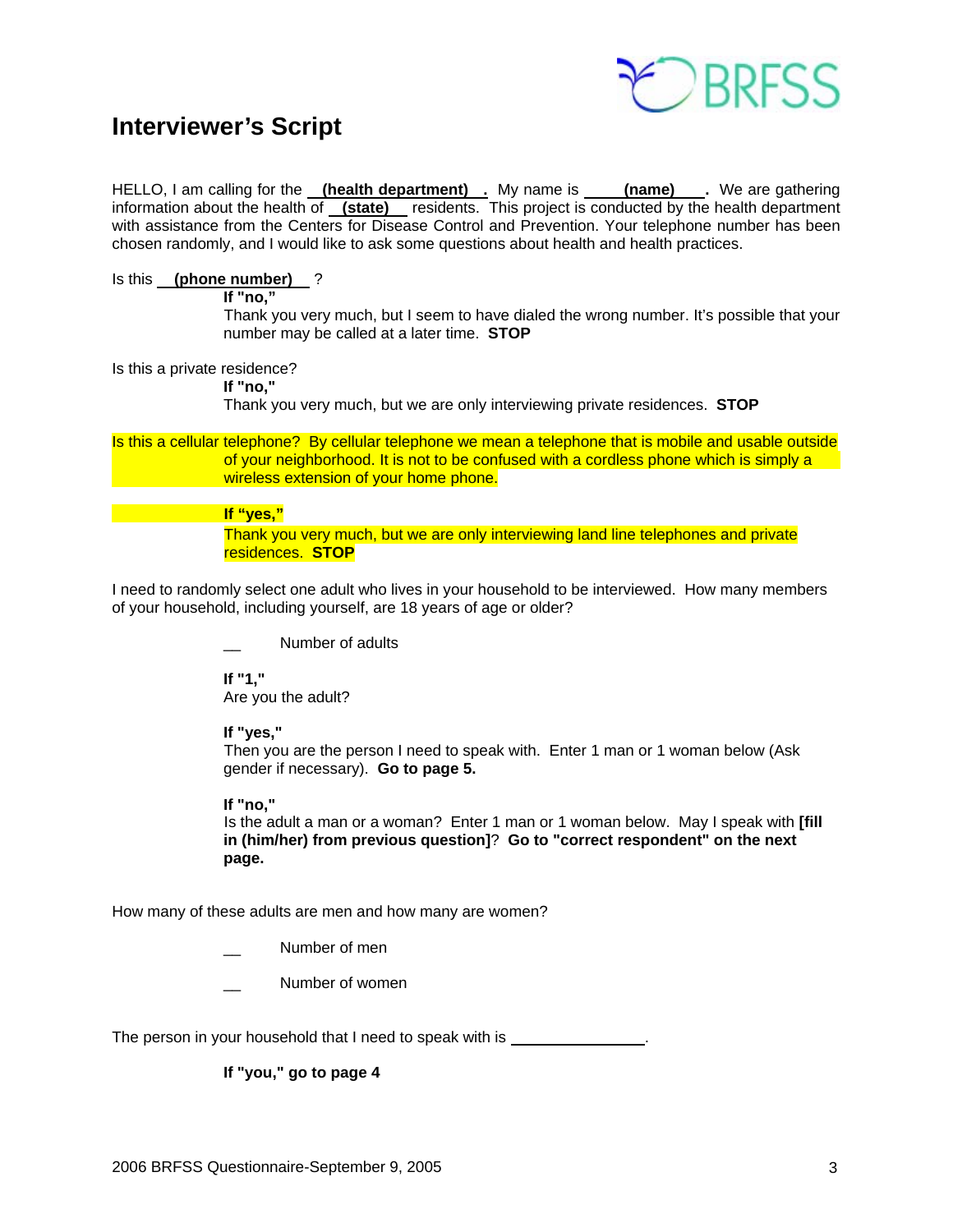

#### **To the correct respondent:**

HELLO, I am calling for the **(health department)** . My name is **(name)** Ne are gathering information about the health of **(state)** residents. This project is conducted by the health department with assistance from the Centers for Disease Control and Prevention. Your telephone number has been chosen randomly, and I would like to ask some questions about health and health practices.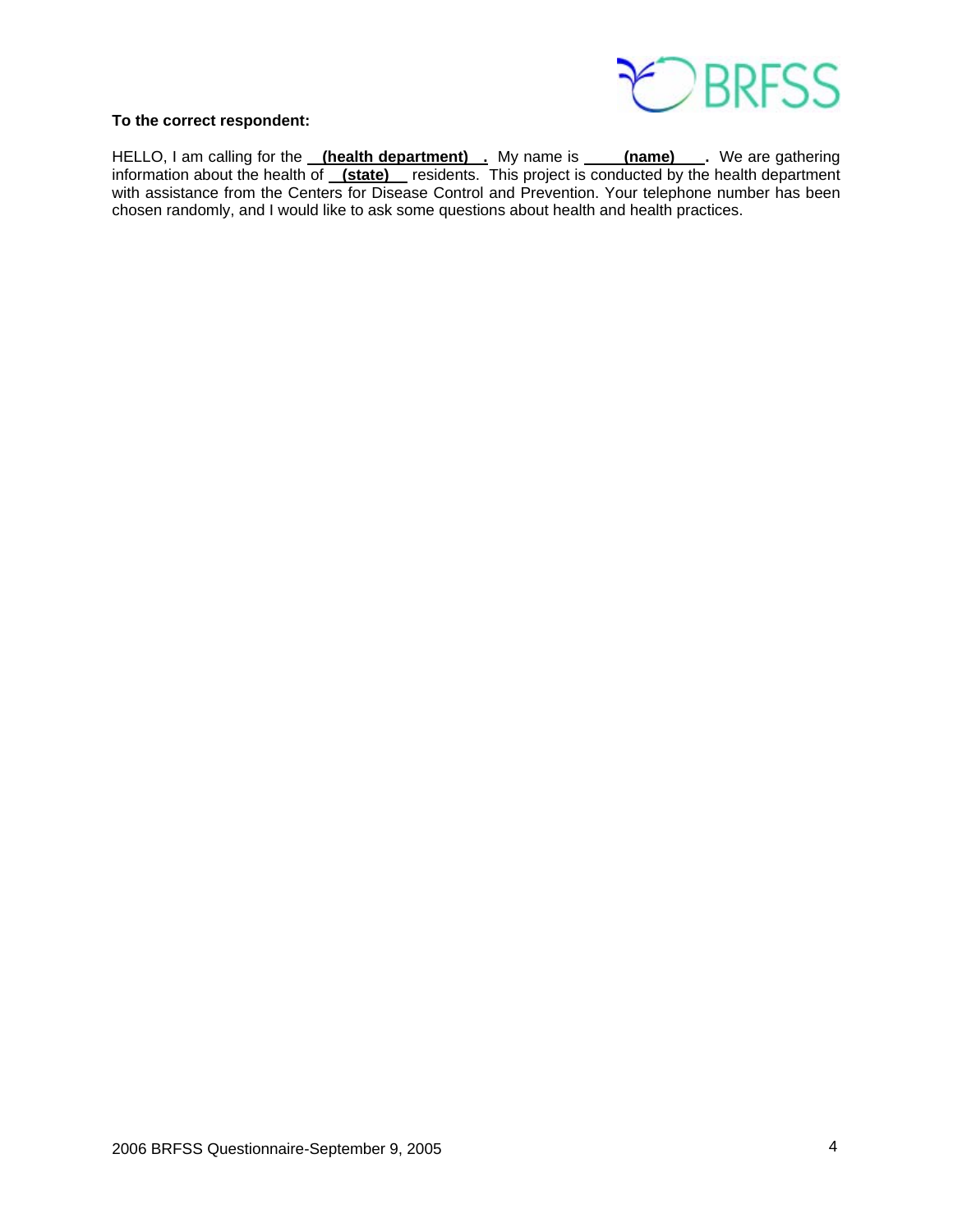

## **Core Sections**

I will not ask for your name, address, or other personal information that can identify you. You do not have to answer any question you do not want to, and you can end the interview at any time. Any information you give me will be confidential. If you have any questions, I will provide a telephone number for you to call to get more information.

## Section 1: Health Status

| 1.1 |                                                | Would you say that in general your health is- |      |
|-----|------------------------------------------------|-----------------------------------------------|------|
|     | Please read:                                   |                                               | (73) |
|     | 1<br>$\frac{2}{3}$<br>$\overline{\mathcal{A}}$ | Excellent<br>Very good<br>Good<br>Fair        |      |
|     | Or                                             |                                               |      |
|     | 5                                              | Poor                                          |      |
|     | Do not read:                                   |                                               |      |
|     | $\overline{7}$<br>9                            | Don't know / Not sure<br>Refused              |      |

## Section 2: Healthy Days — Health-Related Quality of Life

**2.1** Now thinking about your physical health, which includes physical illness and injury, for how many days during the past 30 days was your physical health not good?

 $(74-75)$ 

- $\frac{1}{8}$   $\frac{1}{8}$  Number of days
- None
- 7 7 Don't know / Not sure<br>9 9 Refused
- **Refused**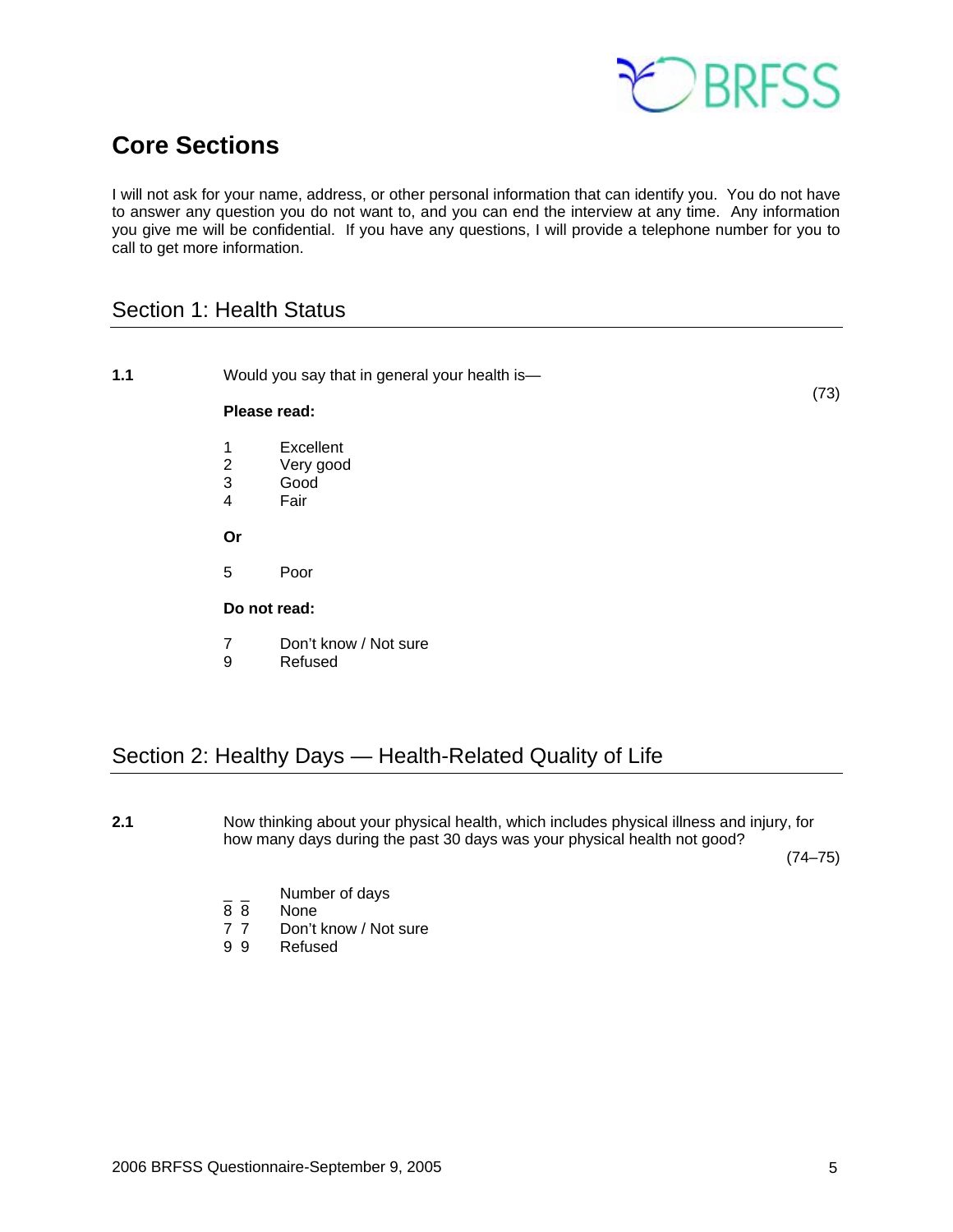

**2.2** Now thinking about your mental health, which includes stress, depression, and problems with emotions, for how many days during the past 30 days was your mental health not good?

 $(76 - 77)$ 

- $\frac{1}{8}$   $\frac{1}{8}$  Number of days
- 8 8 None **[If Q2.1 and Q2.2 = 88 (None), go to next section]**
- 7 7 Don't know / Not sure
- 9 9 Refused
- **2.3** During the past 30 days, for about how many days did poor physical or mental health keep you from doing your usual activities, such as self-care, work, or recreation?

 $(78-79)$ 

- Number of days
- 8 8 None
- 7 7 Don't know / Not sure
- 9 9 Refused

### Section 3: Health Care Access

**3.1** Do you have any kind of health care coverage, including health insurance, prepaid plans such as HMOs, or government plans such as Medicare?

(80)

- 
- 1 Yes 2 No
	- 7 Don't know / Not sure<br>9 Refused
	- **Refused**
- **3.2** Do you have one person you think of as your personal doctor or health care provider?

 **If "No," ask: "Is there more than one, or is there no person who you think of as your personal doctor or health care provider?"** 

(81)

- 1 Yes, only one
- 2 More than one
- 3 No
	- 7 Don't know / Not sure
	- 9 Refused
- **3.3** Was there a time in the past 12 months when you needed to see a doctor but could not because of cost?

(82)

- 1 Yes
- 2 No
	- 7 Don't know / Not sure
	- 9 Refused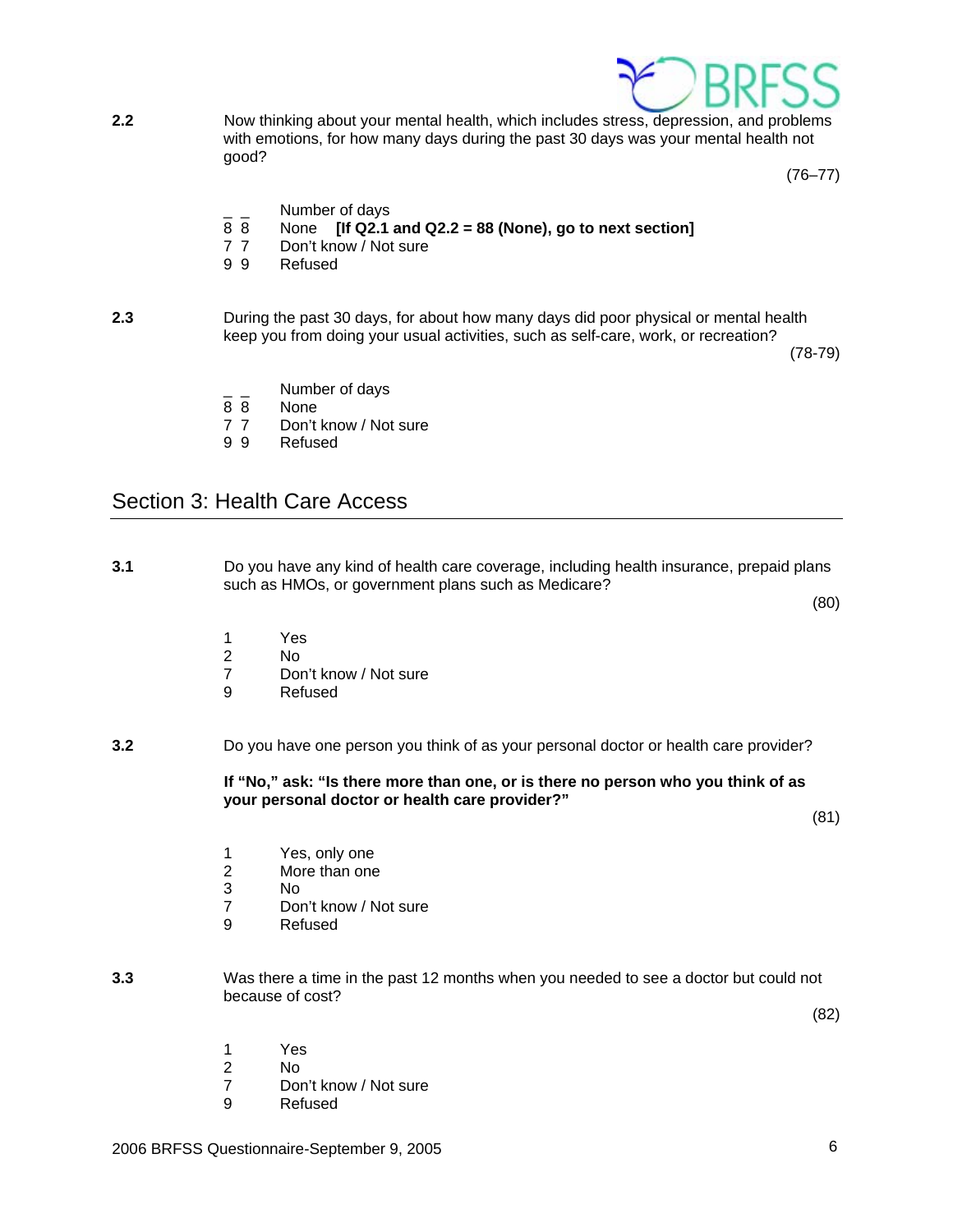

**3.4** About how long has it been since you last visited a doctor for a routine checkup? A routine checkup is a general physical exam, not an exam for a specific injury, illness, or condition.

(83)

- 1 Within past year (anytime less than 12 months ago)<br>2 Within past 2 years (1 year but less than 2 years ago
- 2 Within past 2 years (1 year but less than 2 years ago)<br>3 Within past 5 years (2 years but less than 5 years ago
- Within past 5 years (2 years but less than 5 years ago)
- 4 5 or more years ago<br>
7 Don't know / Not sure
- 7 Don't know / Not sure<br>8 Never
- **Never**
- 9 Refused

## Section 4: Exercise

**4.1** During the past month, other than your regular job, did you participate in any physical activities or exercises such as running, calisthenics, golf, gardening, or walking for exercise?

(84)

- 1 Yes
- 2 No
	- 7 Don't know / Not sure
	- 9 Refused

## Section 5: Diabetes

**5.1** Have you ever been told by a doctor that you have diabetes?

 **If "Yes" and respondent is female, ask: "Was this only when you were pregnant?"** 

**If respondent says pre-diabetes or borderline diabetes, use response code 4.** 

(85)

- 1 Yes<br>2 Yes.
- Yes, but female told only during pregnancy
- 3 No
- 4 No, pre-diabetes or borderline diabetes
- 7 Don't know / Not sure
- 9 Refused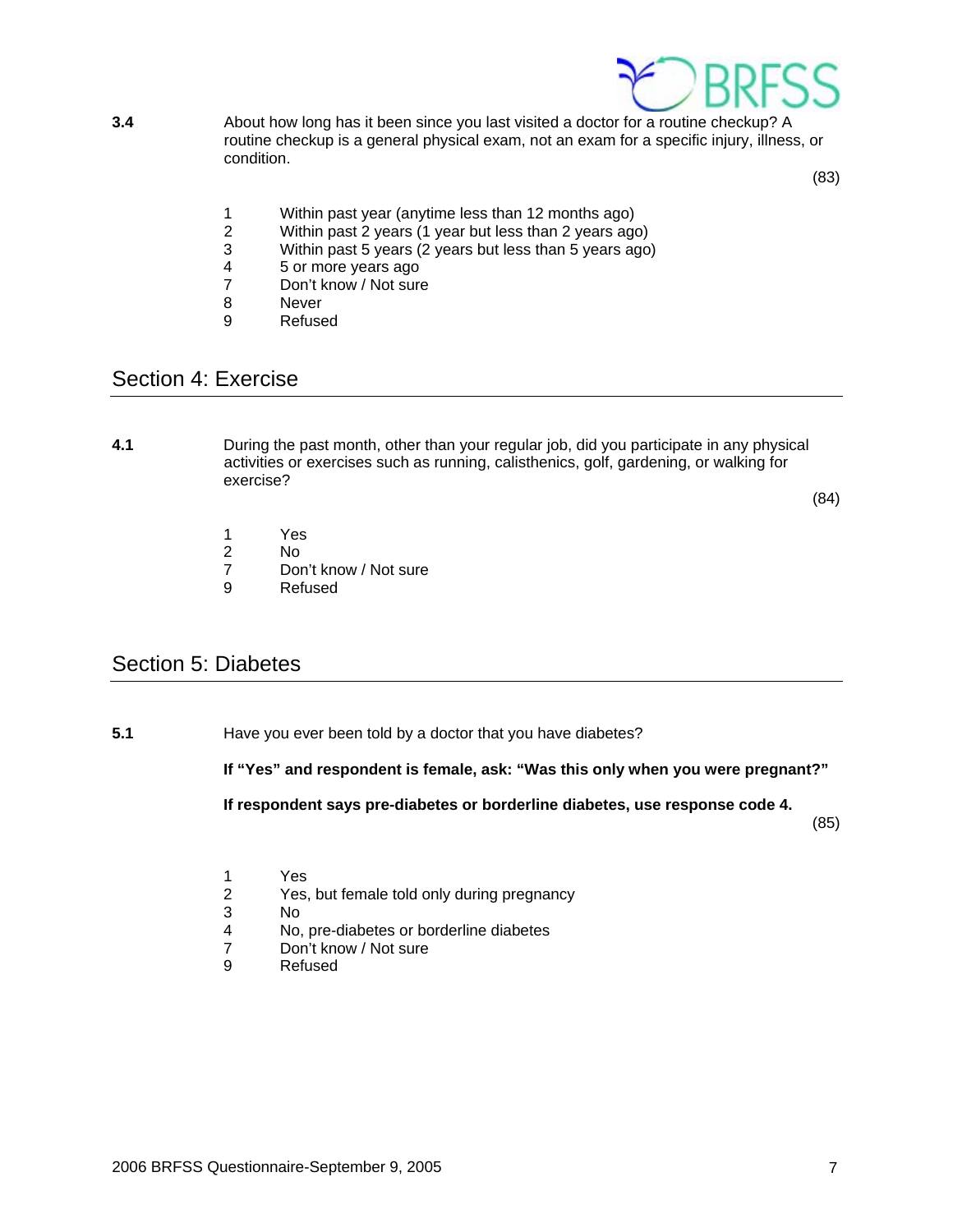

## Section 6: Oral Health

**6.1** How long has it been since you last visited a dentist or a dental clinic for any reason? Include visits to dental specialists, such as orthodontists.

(86)

#### **Read only if necessary:**

- 1 Within the past year (anytime less than 12 months ago)<br>2 Within the past 2 years (1 year but less than 2 years ago
- 2 Within the past 2 years (1 year but less than 2 years ago)
- 3 Within the past 5 years (2 years but less than 5 years ago)
- 4 5 or more years ago

#### **Do not read:**

- 7 Don't know / Not sure
- 8 Never
- 9 Refused
- **6.2** How many of your permanent teeth have been removed because of tooth decay or gum disease? Include teeth lost to infection, but do not include teeth lost for other reasons, such as injury or orthodontics.

**NOTE: If wisdom teeth are removed because of tooth decay or gum disease, they should be included in the count for lost teeth.** 

- 1 1 to 5
- 2 6 or more but not all<br>3 All
- 3 All
	- 8 None
	- 7 Don't know / Not sure<br>9 Refused
	- **Refused**

#### **CATI note: If Q6.1 = 8 (Never) or Q 6.2 = 3 (All), go to next section.**

**6.3** How long has it been since you had your teeth cleaned by a dentist or dental hygienist?

(88)

(87)

#### **Read only if necessary:**

- 1 Within the past year (anytime less than 12 months ago)
- 2 Within the past 2 years (1 year but less than 2 years ago)
- 3 Within the past 5 years (2 years but less than 5 years ago)
- 4 5 or more years ago

#### **Do not read:**

- 7 Don't know / Not sure
- 8 Never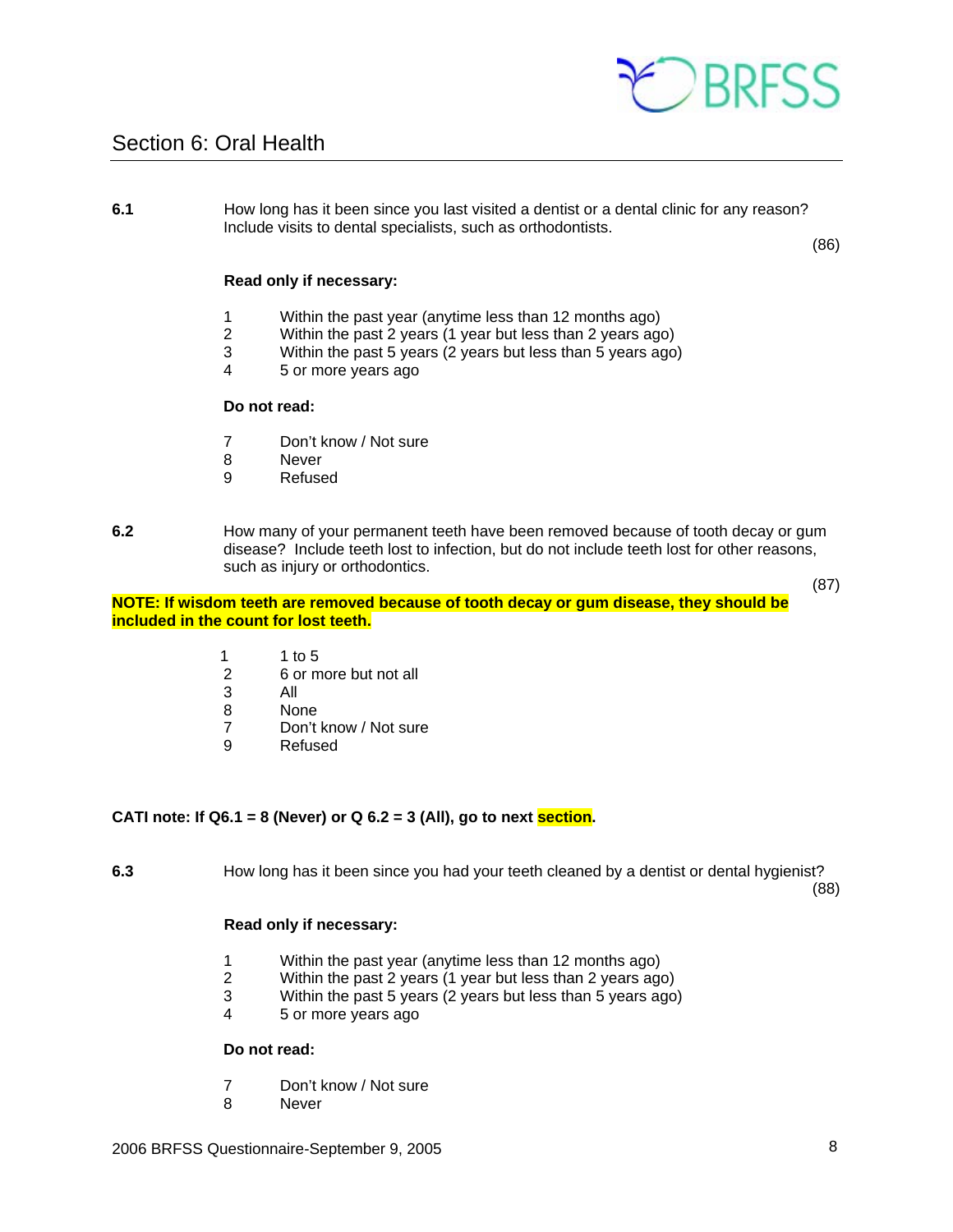

(89)

(90)

(91)

9 Refused

## Section 7: Cardiovascular Disease Prevalence

Now I would like to ask you some questions about cardiovascular disease.

Has a doctor, nurse, or other health professional EVER told you that you had any of the following? For each, tell me "Yes", "No", or you're "Not sure."

- **7.1** (Ever told) you had a heart attack, also called a myocardial infarction?
	- 1 Yes<br>2 No
	- No.
	- 7 Don't know / Not sure
	- 9 Refused
- **7.2** (Ever told) you had angina or coronary heart disease?
	- 1 Yes
- 2 No
	- 7 Don't know / Not sure
	- 9 Refused
- **7.3** (Ever told) you had a stroke?
	- 1 Yes
		-
	- 2 No<br>7 Dor Don't know / Not sure
	- 9 Refused

## Section 8: Asthma

| 8.1 |                  | Have you ever been told by a doctor, nurse, or other health professional that you had<br>asthma?<br>(92) |                                                                      |      |
|-----|------------------|----------------------------------------------------------------------------------------------------------|----------------------------------------------------------------------|------|
|     | 1<br>2<br>7<br>9 | Yes<br>No.<br>Don't know / Not sure<br>Refused                                                           | [Go to next section]<br>[Go to next section]<br>[Go to next section] |      |
| 8.2 |                  | Do you still have asthma?                                                                                |                                                                      | (93) |
|     |                  | Yes                                                                                                      |                                                                      |      |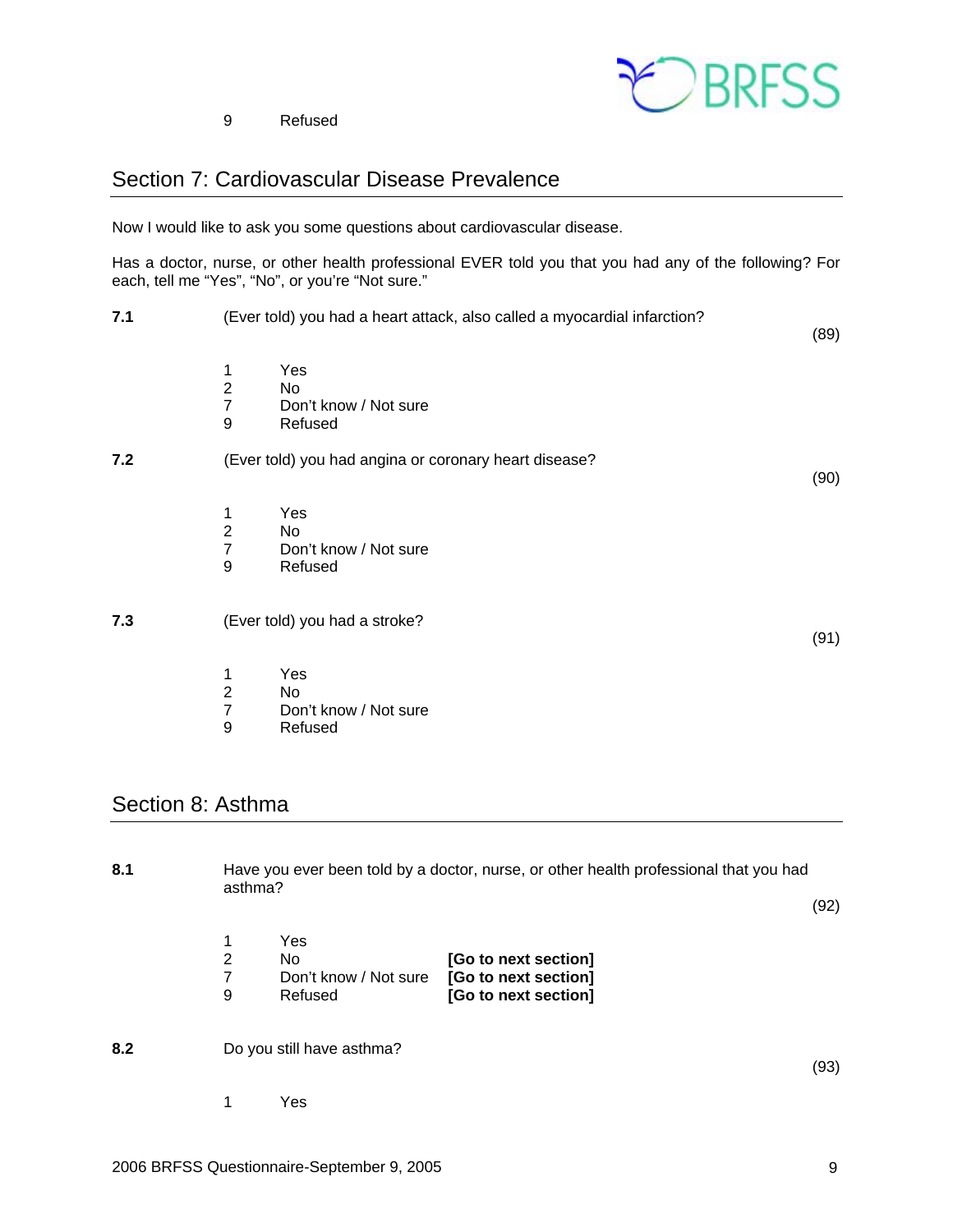

- 
- 2 No<br>7 Dor 7 Don't know / Not sure<br>9 Refused
- Refused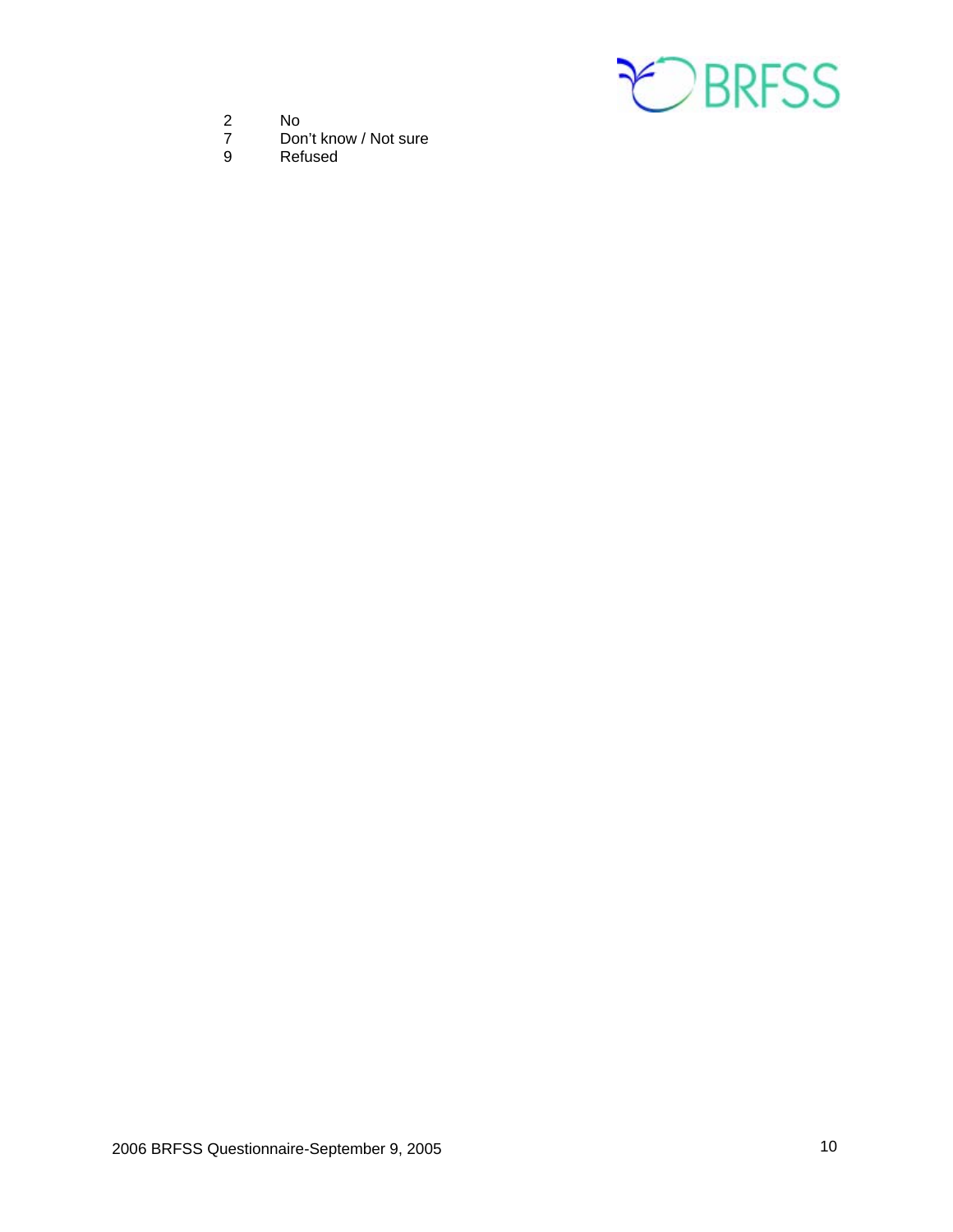

## **Section 9: Disability**

The following questions are about health problems or impairments you may have.

**9.1** Are you limited in any way in any activities because of physical, mental, or emotional problems?

(94)

- 1 Yes<br>2 No
- 2 No<br>7 Dor
- 7 Don't know / Not Sure<br>9 Refused
- **Refused**

**9.2** Do you now have any health problem that requires you to use special equipment, such as a cane, a wheelchair, a special bed, or a special telephone?

(95)

#### **Include occasional use or use in certain circumstances.**

- 1 Yes<br>2 No
- 2 No<br>7 Dor
- 7 Don't know / Not Sure<br>9 Refused
- **Refused**

## Section 10: Tobacco Use

| 10.1 |                               |                                                                        | Have you smoked at least 100 cigarettes in your entire life?         | (96) |
|------|-------------------------------|------------------------------------------------------------------------|----------------------------------------------------------------------|------|
|      |                               | NOTE: $5$ packs = 100 cigarettes                                       |                                                                      |      |
|      | 1<br>$\overline{2}$<br>7<br>9 | Yes<br>No.<br>Don't know / Not sure<br>Refused                         | [Go to next section]<br>[Go to next section]<br>[Go to next section] |      |
| 10.2 |                               |                                                                        | Do you now smoke cigarettes every day, some days, or not at all?     | (97) |
|      | 1<br>2<br>3<br>7<br>9         | Every day<br>Some days<br>Not at all<br>Don't know/Not sure<br>Refused | [Go to next section]<br>[Go to next section]<br>[Go to next section] |      |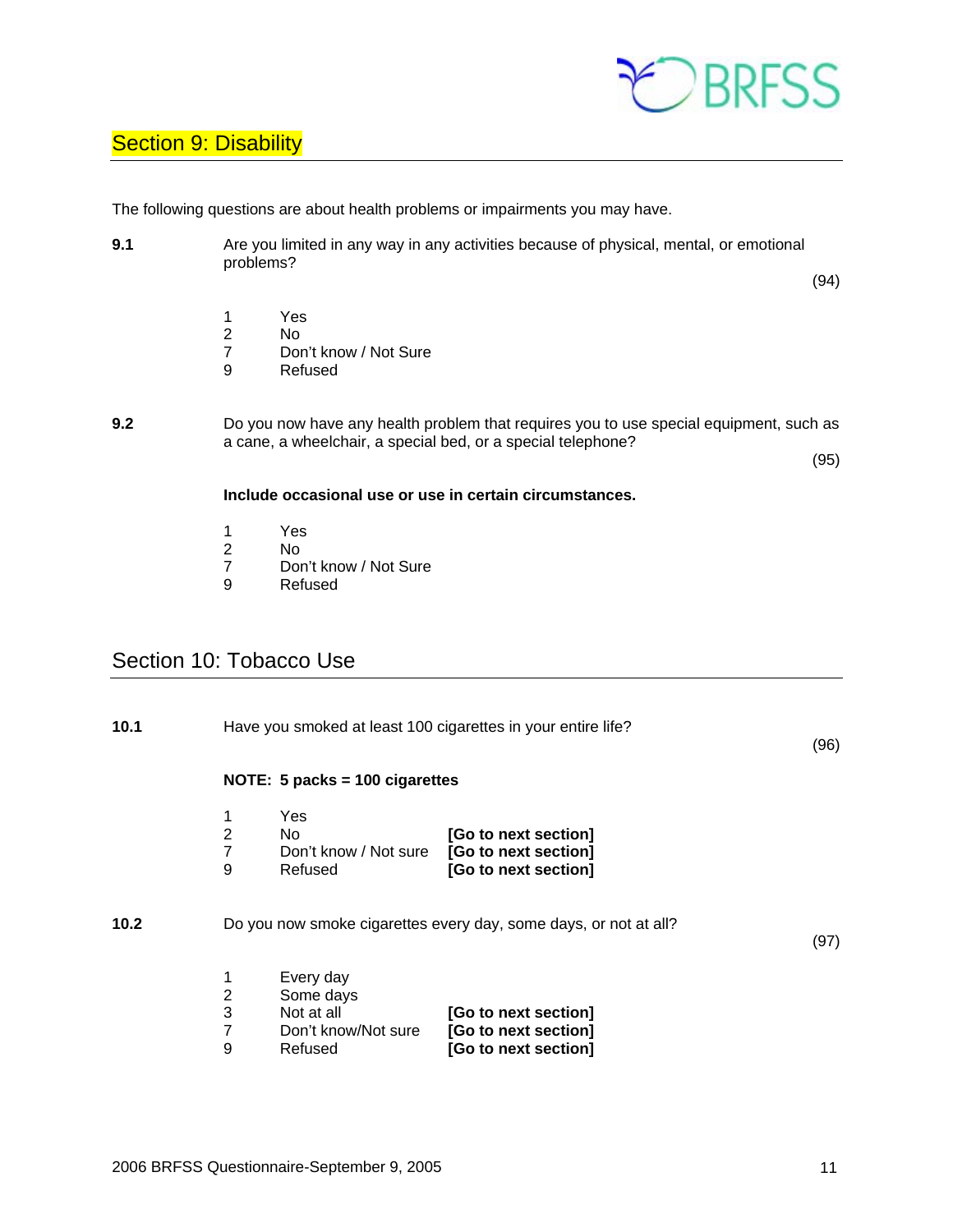

**10.3** During the past 12 months, have you stopped smoking for one day or longer because you were trying to quit smoking?

(98)

- 
- 1 Yes 2 No<br>7 Dor
- 7 Don't know / Not sure<br>9 Refused
- **Refused**

## Section 11: Demographics

| 11.1 | What is your age?                                                   |                                                                                                                                     | $(99-100)$  |
|------|---------------------------------------------------------------------|-------------------------------------------------------------------------------------------------------------------------------------|-------------|
|      | 0 <sub>7</sub><br>0 <sub>9</sub>                                    | Code age in years<br>Don't know / Not sure<br>Refused                                                                               |             |
| 11.2 |                                                                     | Are you Hispanic or Latino?                                                                                                         |             |
|      | 1<br>$\overline{2}$<br>$\overline{7}$<br>9                          | Yes<br><b>No</b><br>Don't know / Not sure<br>Refused                                                                                | (101)       |
| 11.3 |                                                                     | Which one or more of the following would you say is your race?                                                                      | $(102-107)$ |
|      |                                                                     | (Check all that apply)                                                                                                              |             |
|      | Please read:                                                        |                                                                                                                                     |             |
|      | $\mathbf{1}$<br>$\overline{2}$<br>3<br>$\overline{\mathbf{4}}$<br>5 | White<br><b>Black or African American</b><br>Asian<br>Native Hawaiian or Other Pacific Islander<br>American Indian or Alaska Native |             |
|      | Or                                                                  |                                                                                                                                     |             |
|      | 6                                                                   | Other [specify]__________________                                                                                                   |             |
|      | Do not read:                                                        |                                                                                                                                     |             |
|      | 8<br>$\overline{7}$<br>9                                            | No additional choices<br>Don't know / Not sure<br>Refused                                                                           |             |

#### **CATI note: If more than one response to Q11.3; continue. Otherwise, go to Q11.5**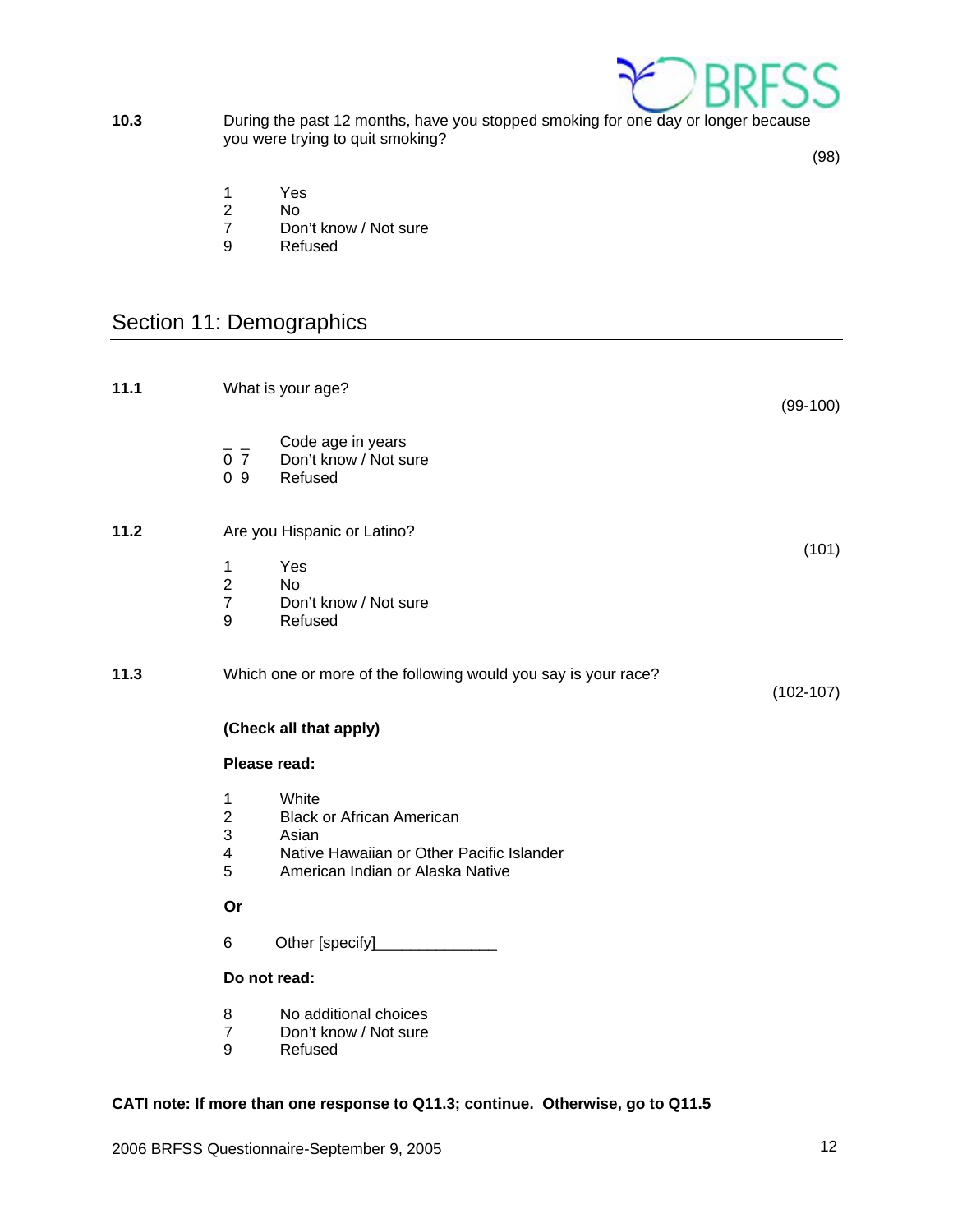- **11.4** Which one of these groups would you say best represents your race?
	- 1 White
	- 2 Black or African American
	- 3 Asian<br>4 Native
	- Native Hawaiian or Other Pacific Islander
	- 5 American Indian or Alaska Native
	- 6 Other [specify] \_\_\_\_\_\_\_\_\_\_\_\_\_\_\_\_\_\_

- 7 Don't know / Not sure
- 9 Refused

**11.5** Are you…?

#### **Please read:**

- 1 Married
- 2 Divorced<br>3 Widowed
- Widowed
- 4 Separated
- 5 Never married

#### **Or**

6 A member of an unmarried couple

#### **Do not read:**

9 Refused

#### **11.6** How many children less than 18 years of age live in your household?

- Number of children
- 8 8 None
- 9 9 Refused

#### **11.7** What is the highest grade or year of school you completed?

#### **Read only if necessary:**

- 1 Never attended school or only attended kindergarten
- 2 Grades 1 through 8 (Elementary)
- 3 Grades 9 through 11 (Some high school)
- 4 Grade 12 or GED (High school graduate)<br>5 College 1 year to 3 years (Some college of
- 5 College 1 year to 3 years (Some college or technical school)<br>6 College 4 years or more (College graduate)
- 6 College 4 years or more (College graduate)



(109)

(108)

(110-111)

(112)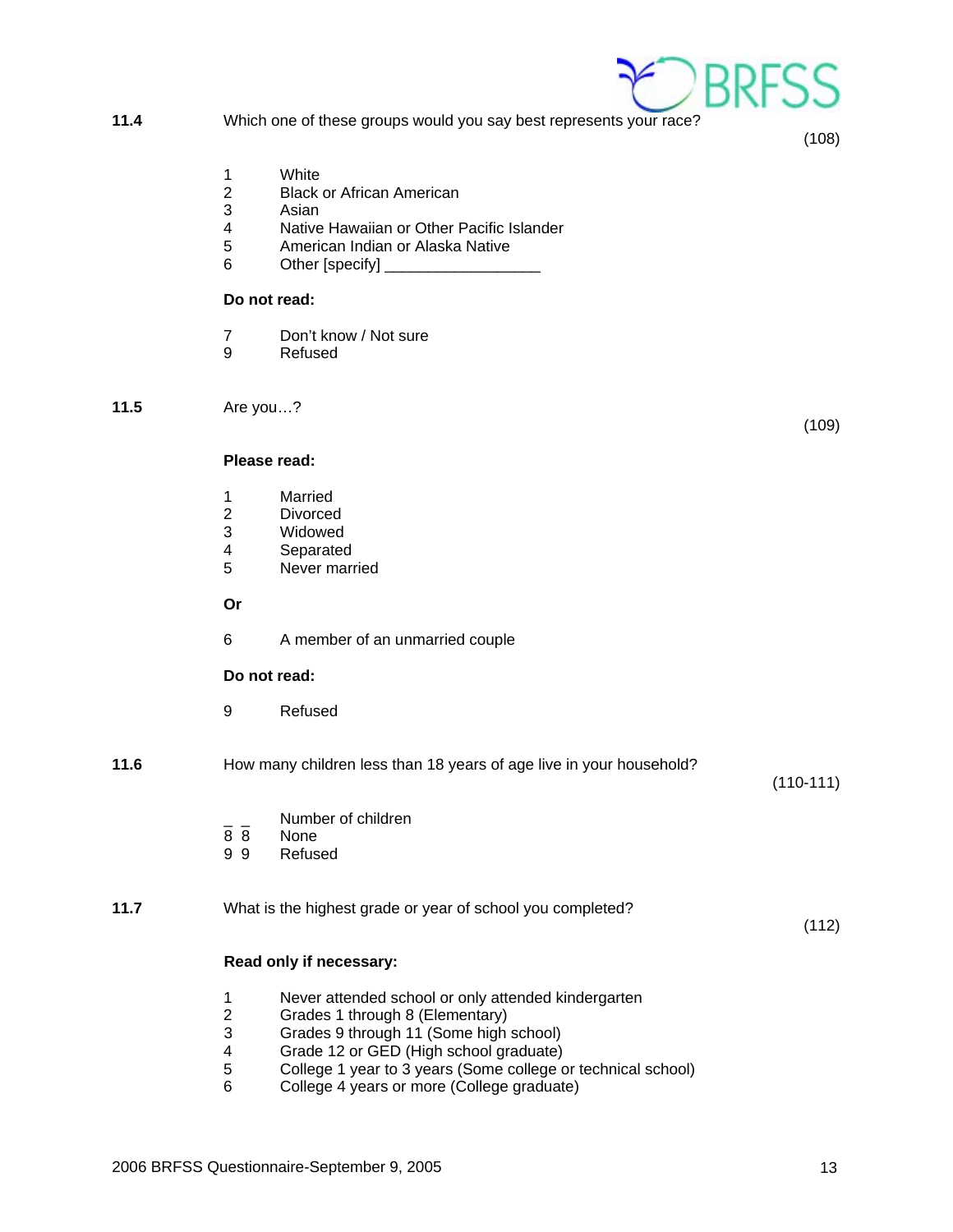

9 Refused

**11.8** Are you currently…?

(113)

#### **Please read:**

- 1 Employed for wages<br>2 Self-employed
- 2 Self-employed<br>3 Out of work for
- Out of work for more than 1 year
- 4 Out of work for less than 1 year<br>5 A Homemaker
- 5 A Homemaker
- 6 A Student
- 7 Retired

 **Or**

8 Unable to work

#### **Do not read:**

9 Refused

| 11.9 | Is your annual household income from all sources- |               |
|------|---------------------------------------------------|---------------|
|      |                                                   | $(114 - 115)$ |

#### **If respondent refuses at ANY income level, code '99' (Refused)**

#### **Read only if necessary:**

- 04 Less than \$25,000 **If "no," ask 05; if "yes," ask 03** (\$20,000 to less than \$25,000)
- 03 Less than \$20,000 **If "no," code 04; if "yes," ask 02** (\$15,000 to less than \$20,000)
- 02 Less than \$15,000 **If "no," code 03; if "yes," ask 01** (\$10,000 to less than \$15,000)
- 01 Less than \$10,000 **If "no," code 02**
- 05 Less than \$35,000 **If "no," ask 06** (\$25,000 to less than \$35,000)
- 06 Less than \$50,000 **If "no," ask 07** (\$35,000 to less than \$50,000)
- 07 Less than \$75,000 **If "no," code 08** (\$50,000 to less than \$75,000)
- 08 \$75,000 or more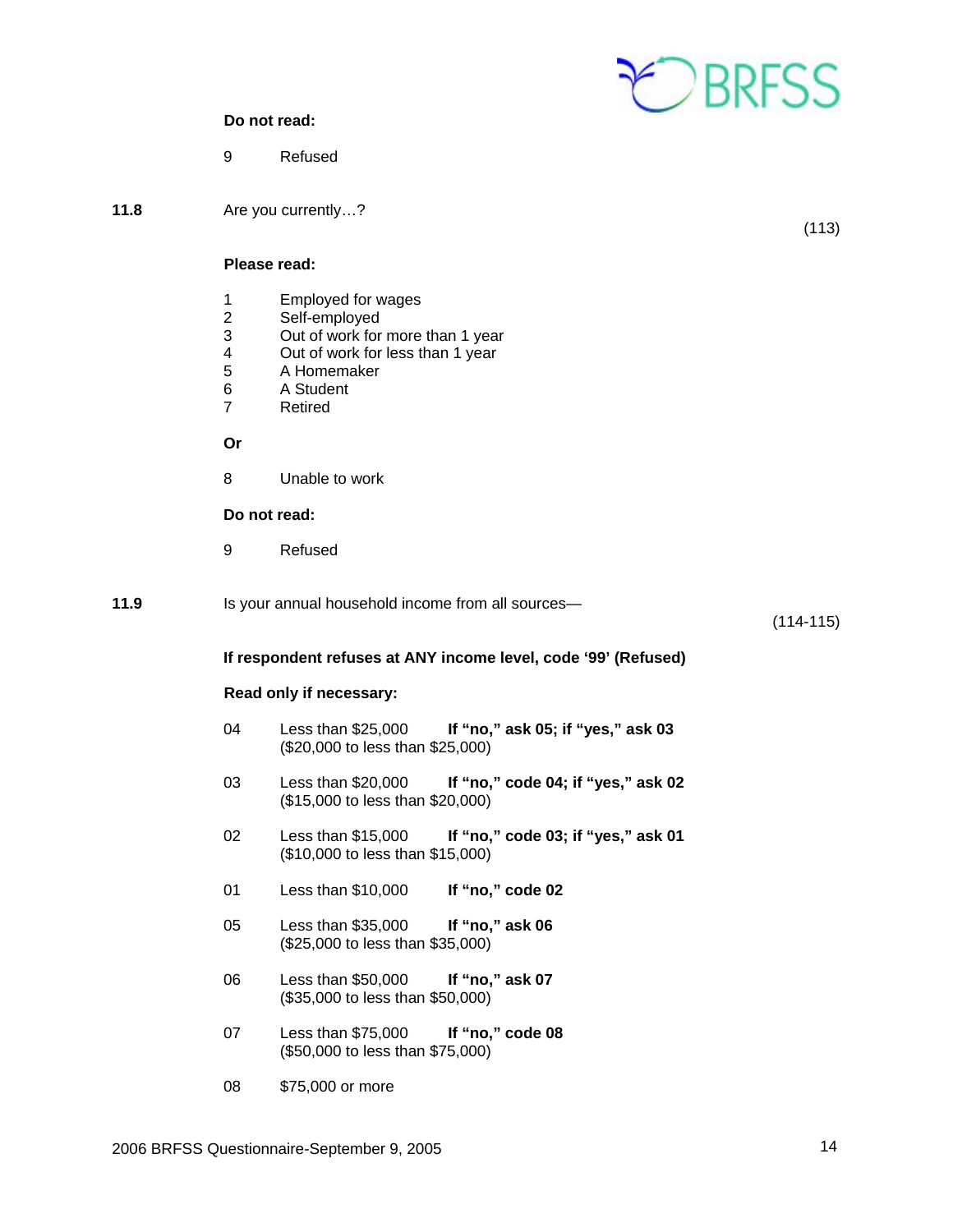

99 Refused

| 11.10 | About how much do you weigh without shoes? |
|-------|--------------------------------------------|
|       |                                            |

(116-119)

#### **Note: If respondent answers in metrics, put "9" in column 116.**

#### **Round fractions up**

|                    | Weight                |
|--------------------|-----------------------|
| (pounds/kilograms) |                       |
| 7777               | Don't know / Not sure |
| 9999               | Refused               |

**11.11** About how tall are you without shoes?

(120-123)

(124-126)

(127-131)

#### **Note: If respondent answers in metrics, put "9" in column 120.**

#### **Round fractions down**

| /__   Height<br>$\overline{\phantom{a}}$ |                                   |
|------------------------------------------|-----------------------------------|
|                                          | (f t / inches/meters/centimeters) |
| 7777                                     | Don't know / Not sure             |
| 9999                                     | Refused                           |

- **11.12** What county do you live in?
	- $\frac{1}{7} \frac{1}{7}$  FIPS county code<br>7 7 7 Don't know / Not s
	- $\overline{7}$   $\overline{7}$   $\overline{7}$  Don't know / Not sure<br>9 9 9 Refused **Refused**
	-

#### **11.13** What is your ZIP Code where you live?

|       | ZIP Code              |
|-------|-----------------------|
| 77777 | Don't know / Not sure |
| 99999 | Refused               |

**11.14** Do you have more than one telephone number in your household? Do not include cell phones or numbers that are only used by a computer or fax machine.

(132)

|   | Yes                                  |                |
|---|--------------------------------------|----------------|
|   | N٥                                   | [Go to Q11.16] |
|   | Don't know / Not sure [Go to Q11.16] |                |
| a | Refused                              | [Go to Q11.16] |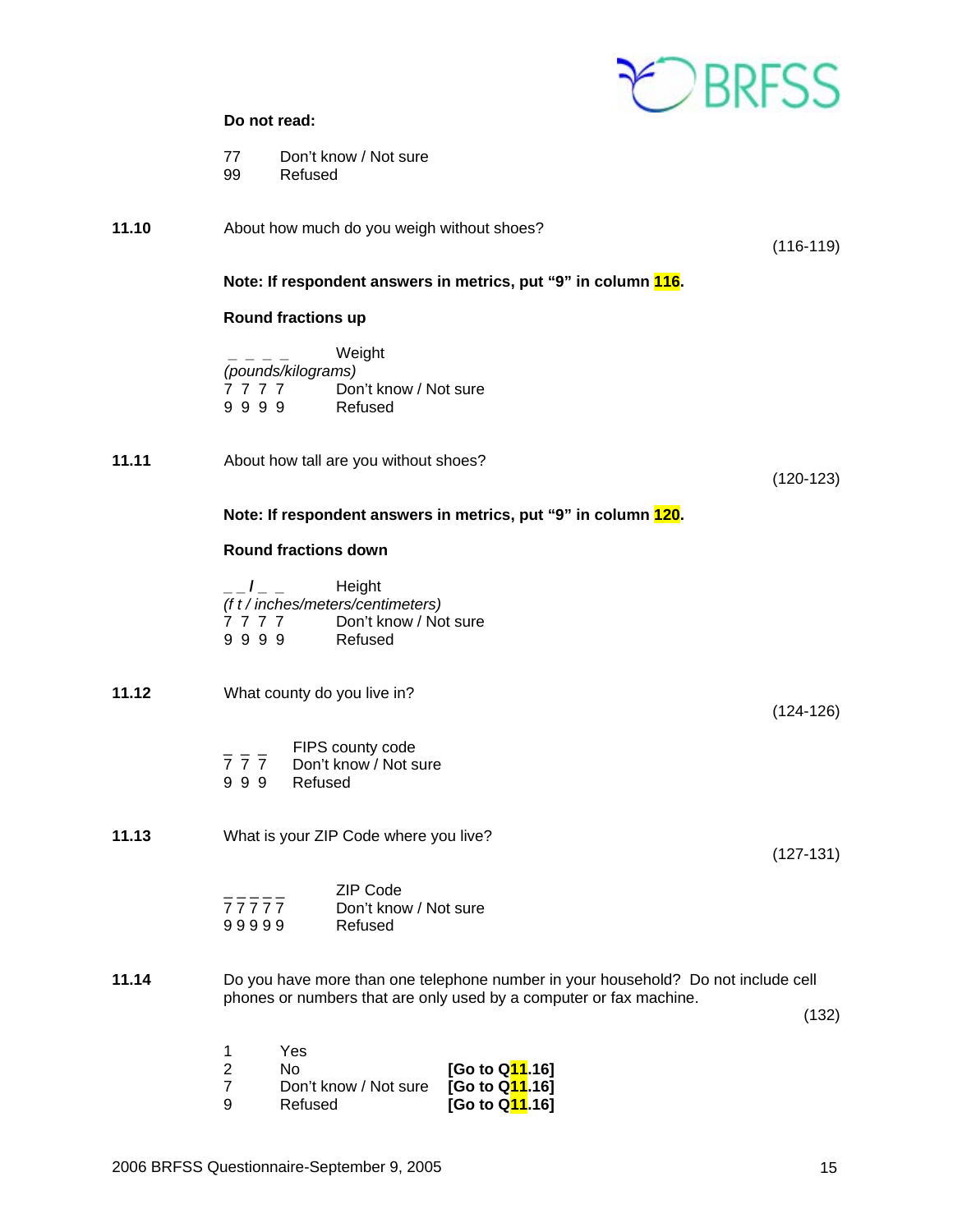| 11.15 |                                            |                                                      | How many of these telephone numbers are residential numbers?                                                                                                                | (133) |
|-------|--------------------------------------------|------------------------------------------------------|-----------------------------------------------------------------------------------------------------------------------------------------------------------------------------|-------|
|       | $\overline{7}$<br>9                        | Don't know / Not sure<br>Refused                     | Residential telephone numbers $[6 = 6$ or more]                                                                                                                             |       |
| 11.16 |                                            | natural disasters.                                   | During the past 12 months, has your household been without telephone service for 1<br>week or more? Do not include interruptions of telephone service because of weather or | (134) |
|       |                                            |                                                      |                                                                                                                                                                             |       |
|       | 1<br>$\overline{2}$<br>$\overline{7}$<br>9 | Yes<br><b>No</b><br>Don't know / Not sure<br>Refused |                                                                                                                                                                             |       |
| 11.17 |                                            |                                                      | Indicate sex of respondent. Ask only if necessary.                                                                                                                          | (135) |
|       | 1<br>$\overline{2}$                        | Male<br>Female                                       | [Go to next section]<br>[If respondent is 45 years old or older, go to next section]                                                                                        |       |
| 11.18 |                                            |                                                      | To your knowledge, are you now pregnant?                                                                                                                                    | (136) |
|       | 1                                          | Yes                                                  |                                                                                                                                                                             |       |
|       | $\overline{2}$<br>7                        | <b>No</b><br>Don't know / Not sure                   |                                                                                                                                                                             |       |
|       | 9                                          | Refused                                              |                                                                                                                                                                             |       |

## Section 12: Veteran's Status

The next question relates to military service in the United States Armed Forces, either in the regular military or in a National Guard or Reserve unit.

**12.1** Have you ever served on active duty in the United States Armed Forces, either in the regular military or in a National Guard or military reserve unit?

(137)

- 1 Yes<br>2 No
- No.
- 7 Don't know / Not sure<br>9 Refused
- **Refused**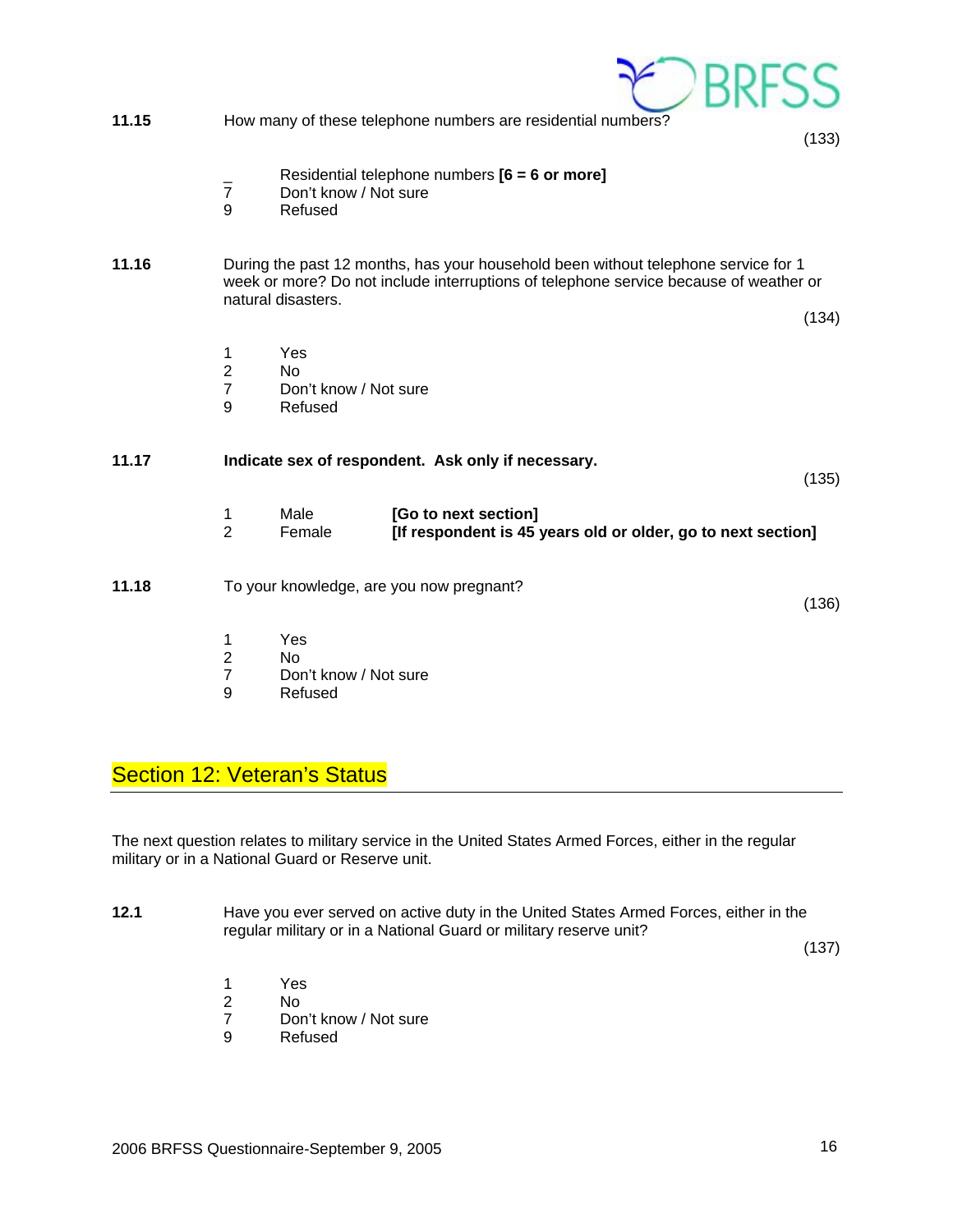## **Section 13: Alcohol Consumption**

as beer, wine, a malt beverage or liquor?  $(138)$  1 Yes 2 No **[Go to next section]** 7 Don't know / Not sure **[Go to next section]** 9 Refused **[Go to next section] 13.2** During the past 30 days, how many days per week or per month did you have at least one drink of any alcoholic beverage?  $1_{---}$  Days per week  $2_{---}$  Days in past 30 days 8 8 8 No drinks in past 30 days **[Go to next section]** 7 7 7 Don't know / Not sure 9 9 9 Refused **13.3** One drink is equivalent to a 12-ounce beer, a 5-ounce glass of wine, or a drink with one shot of liquor. During the past 30 days, on the days when you drank, about how many drinks did you drink on the average? (142-143)  $\frac{1}{7}$   $\frac{1}{7}$  Number of drinks Don't know / Not sure 9 9 Refused you have **X [CATI X = 5 for men, X = 4 for women]** or more drinks on an occasion?  $\frac{1}{8}$   $\frac{1}{8}$  Number of times None 7 7 Don't know / Not sure 9 9 Refused **13.5** During the past 30 days, what is the largest number of drinks you had on any occasion? (146-147) \_ \_ Number of <mark>drinks</mark><br>7 7 Don't know / Not : Don't know / Not sure 9 9 Refused

**13.1** During the past 30 days, have you had at least one drink of any alcoholic beverage such



(139-141)

**13.4** Considering all types of alcoholic beverages, how many times during the past 30 days did (144-145)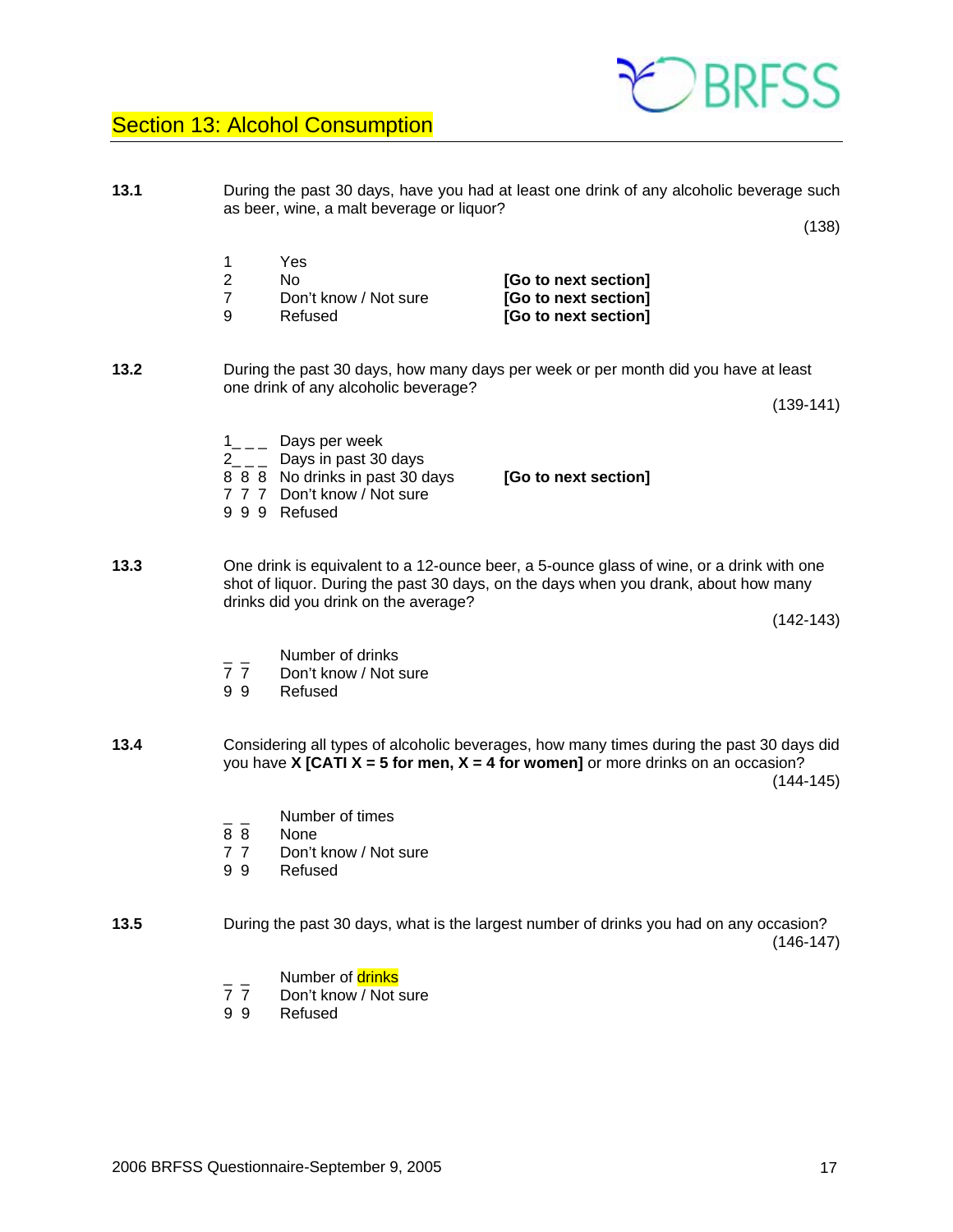

## Section 14: Immunization/Adult Influenza Supplement

**14.1** A flu shot is an influenza vaccine injected into your arm. During the past 12 months, have you had a flu shot?

(148)

- 1 Yes<br>2 No
- 2 No
	- 7 Don't know / Not sure
	- 9 Refused
- **14.2** During the past 12 months, have you had a flu vaccine that was sprayed in your nose? The flu vaccine sprayed in the nose is also called FluMist™.

(149)

- 1 Yes
- 2 No
	- 7 Don't know / Not sure
	- 9 Refused

#### **CATI note: If Q14.1 or Q14.2 = 1 (Yes), continue; otherwise go to Q14.4s.**

**14.9** A pneumonia shot or pneumococcal vaccine is usually given only once or twice in a person's lifetime and is different from the flu shot. Have you ever had a pneumonia shot?

 $(162)$ 

- 1 Yes
- 2 No
	- 7 Don't know / Not sure
	- 9 Refused
- **14.10** Have you EVER received the hepatitis B vaccine? The hepatitis B vaccine is completed after the third shot is given.

(163)

- 1 Yes
- 2 No
	- 7 Don't know / Not sure
	- 9 Refused
- **14.11** Tell me if ANY of these statements is true for YOU. Do NOT tell me WHICH statement or statements are true for you, just if ANY of them are:

 You have hemophilia and have received clotting factor concentrate You are a man who has had sex with other men, even just one time You have taken street drugs by needle, even just one time You traded sex for money or drugs, even just one time You have tested positive for HIV You have had sex (even just one time) with someone who would answer "yes" to any of these statements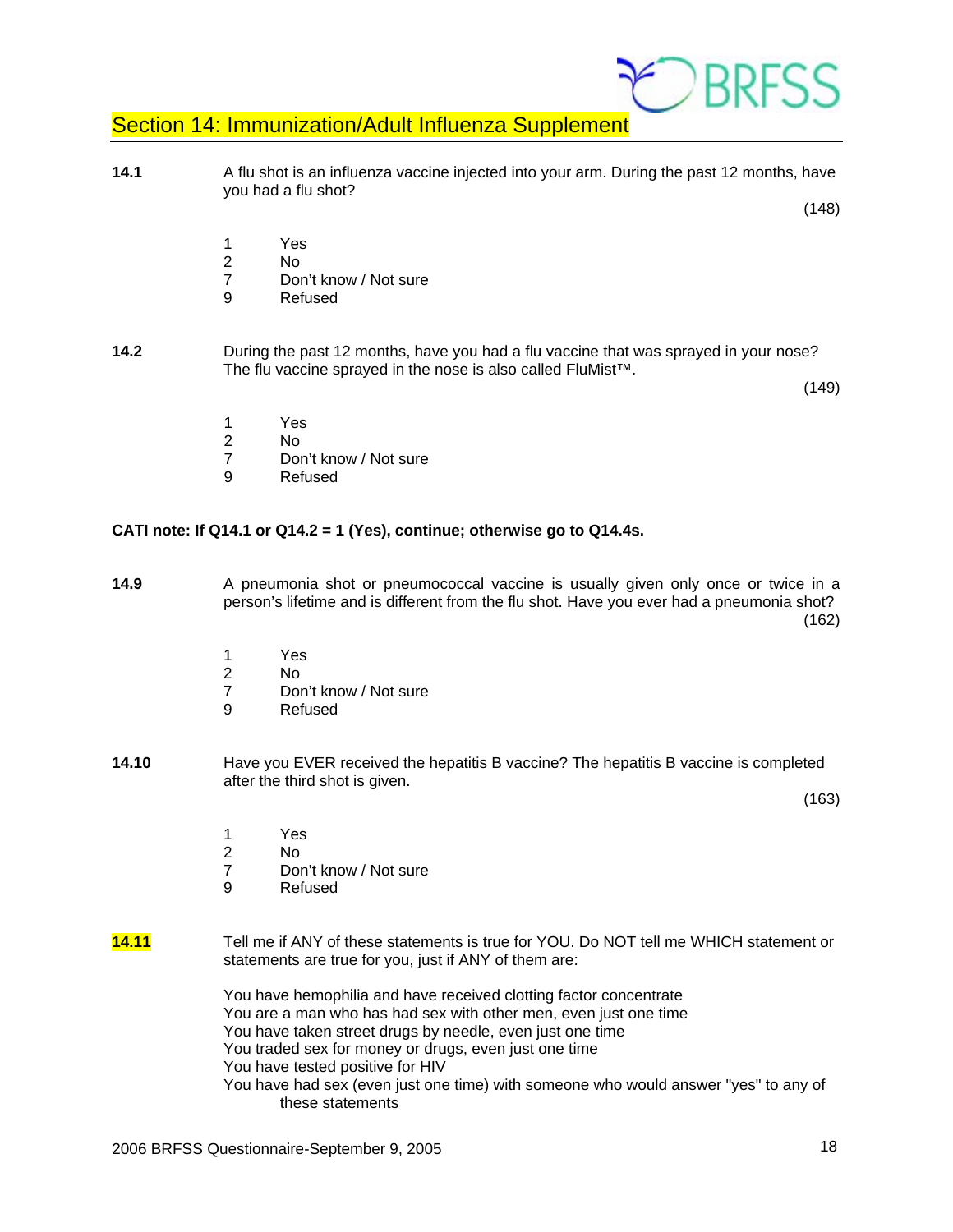

You had more than two sex partners in the past year

(164)

- 1 Yes, at least one statement is true<br>2 No, none of these statements is true
- No, none of these statements is true
- 7 Don't know / Not sure<br>9 Refused
- **Refused**

## Section 15: Falls

#### **If respondent is 45 years or older continue, otherwise go to next section.**

The next questions ask about recent falls. By a fall, we mean when a person unintentionally comes to rest on the ground or another lower level.

| 15.1 | In the past 3 months, how many times have you fallen? |
|------|-------------------------------------------------------|
|      |                                                       |

(165-166)

|    | Number of times       | $[76 = 76$ or more]  |
|----|-----------------------|----------------------|
| 88 | <b>None</b>           | [Go to next section] |
| 77 | Don't know / Not sure | [Go to next section] |
| 99 | Refused               | [Go to next section] |

**15.2** How many of these falls caused an injury? By an injury, we mean the fall caused you to limit your regular activities for at least a day or to go see a doctor.

(167-168)

|    | Number of falls       | $[76 = 76$ or more]  |
|----|-----------------------|----------------------|
| 88 | <b>None</b>           | [Go to next section] |
| 77 | Don't know / Not sure | [Go to next section] |
| 99 | Refused               | [Go to next section] |

## Section 16: Seatbelt Use

**16.1** How often do you use seat belts when you drive or ride in a car? Would you say—

(169)

#### **Please read:**

- 1 Always
- 2 Nearly always
- 3 Sometimes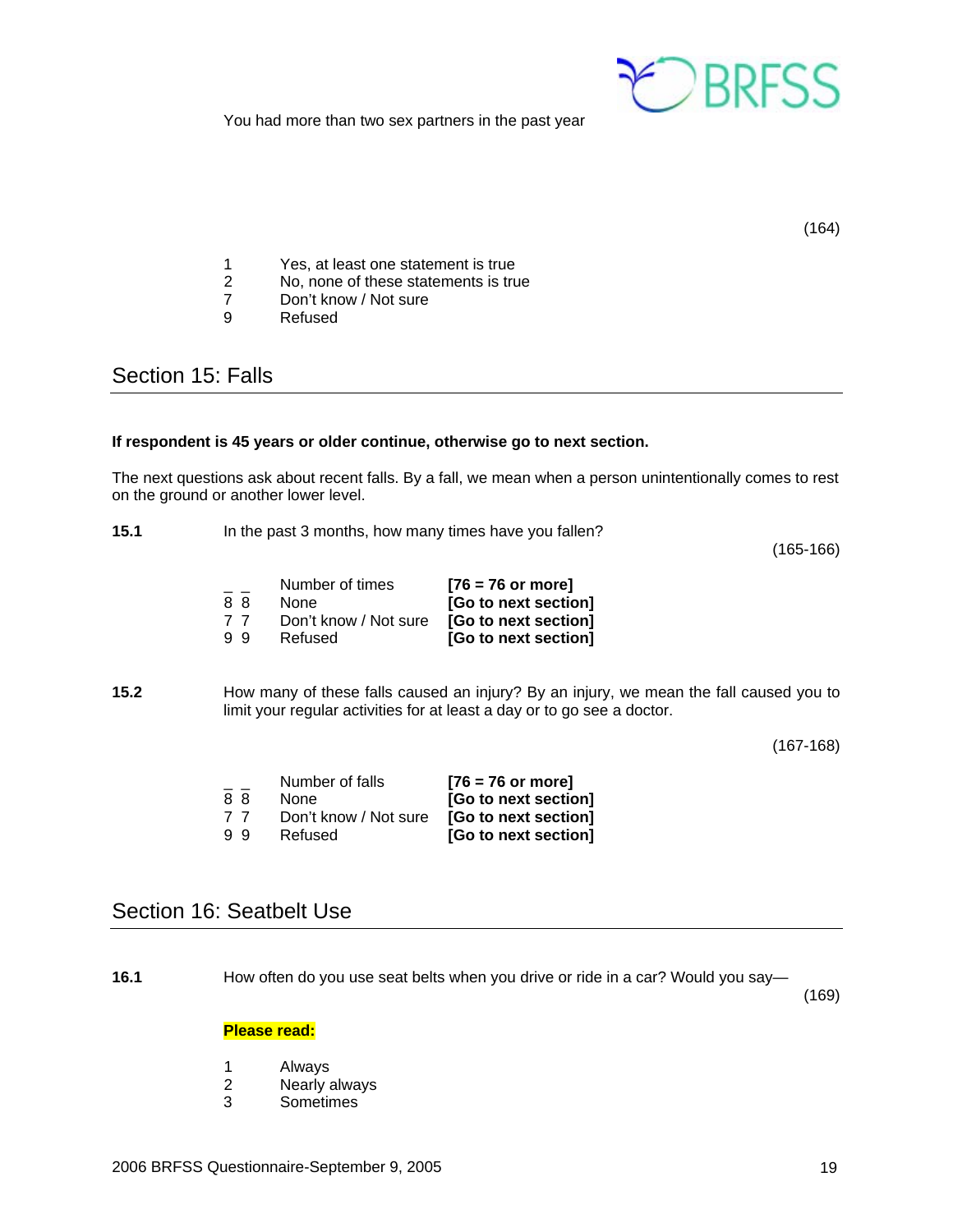

- 4 Seldom
- 5 Never

- 7 Don't know / Not sure<br>8 Never drive or ride in a
- Never drive or ride in a car
- 9 Refused

## Section 17: Drinking and Driving

#### CATI note: If  $Q_13.1 = 2$  (No); go to next section.

**17.1** During the past 30 days, how many times have you driven when you've had perhaps too much to drink?

(170-171)

- $\overline{88}$  Number of times
- None
- 7 7 Don't know / Not sure<br>9 9 Refused
- 9 9

## Section 18: Women's Health

#### **CATI note: If respondent is male, go to the next section.**

**18.1** A mammogram is an x-ray of each breast to look for breast cancer. Have you ever had a mammogram? (172)

> 1 Yes 2 No **[Go to Q18.3]** 7 Don't know / Not sure **[Go to Q18.3]** 9 Refused **[Go to Q18.3]**

**18.2** How long has it been since you had your last mammogram?

(173)

#### **Read only if necessary:**

- 1 Within the past year (anytime less than 12 months ago)
- 2 Within the past 2 years (1 year but less than 2 years ago)
- 3 Within the past 3 years (2 years but less than 3 years ago)
- 4 Within the past 5 years (3 years but less than 5 years ago)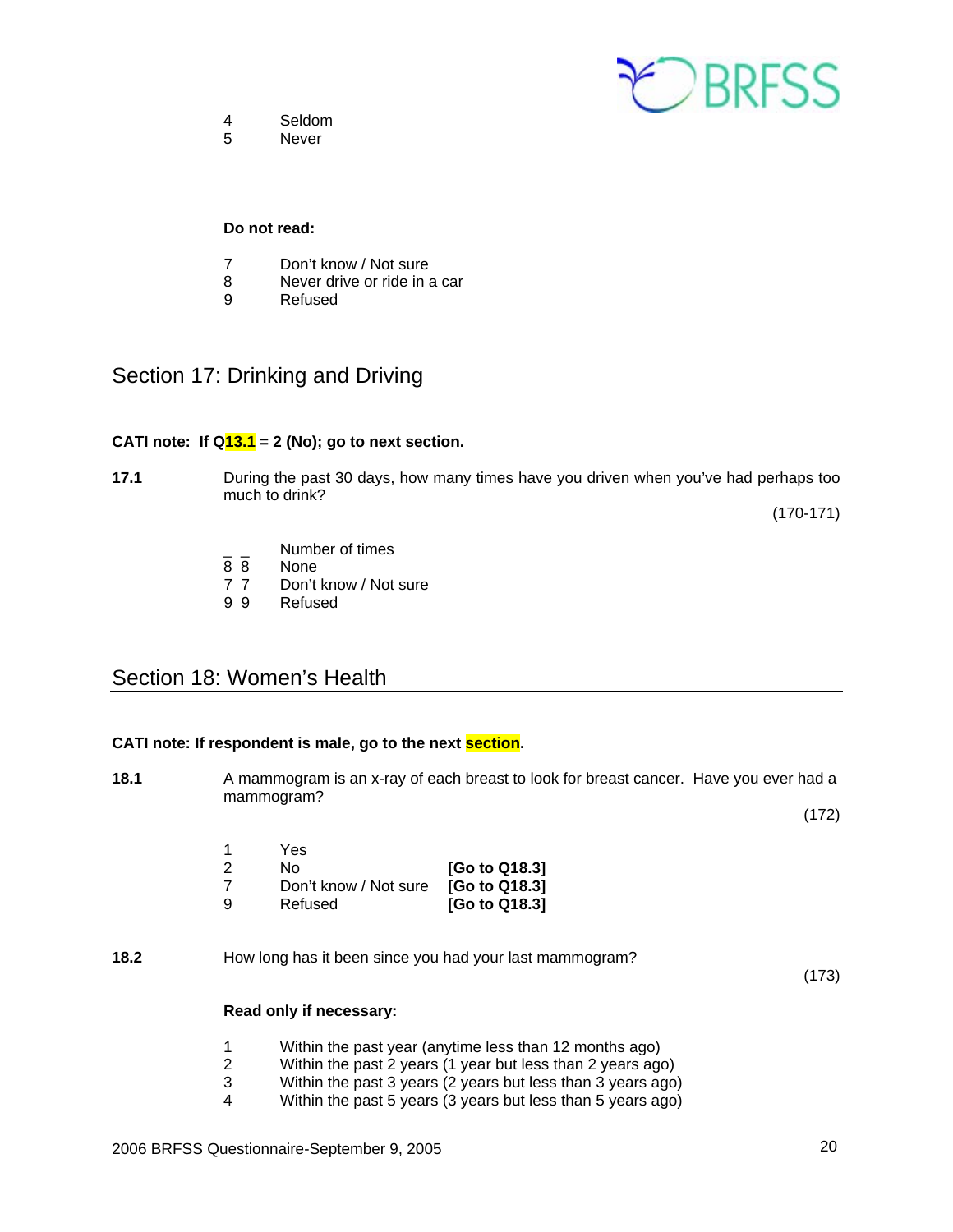

5 5 or more years ago

#### **Do not read:**

- 7 Don't know / Not sure
- 9 Refused
- **18.3** A clinical breast exam is when a doctor, nurse, or other health professional feels the breasts for lumps. Have you ever had a clinical breast exam?

(174)

|   | Yes                                 |               |
|---|-------------------------------------|---------------|
|   | N٥                                  | [Go to Q18.5] |
|   | Don't know / Not sure [Go to Q18.5] |               |
| a | Refused                             | [Go to Q18.5] |

**18.4** How long has it been since your last breast exam?

(175)

#### **Read only if necessary:**

- 1 Within the past year (anytime less than 12 months ago)<br>2 Within the past 2 years (1 year but less than 2 years ago
- 2 Within the past 2 years (1 year but less than 2 years ago)
- 3 Within the past 3 years (2 years but less than 3 years ago)
- 4 Within the past 5 years (3 years but less than 5 years ago)<br>5 5 or more vears ago
- 5 5 or more years ago

#### **Do not read:**

- 7 Don't know / Not sure<br>9 Refused
- **Refused**

#### **18.5** A Pap test is a test for cancer of the cervix. Have you ever had a Pap test?

(176)

|   | Yes                                 |               |
|---|-------------------------------------|---------------|
|   | N٥                                  | [Go to Q18.7] |
|   | Don't know / Not Sure [Go to Q18.7] |               |
| a | Refused                             | [Go to Q18.7] |

**18.6** How long has it been since you had your last Pap test?

(177)

#### **Read only if necessary:**

- 1 Within the past year (anytime less than 12 months ago)
- 2 Within the past 2 years (1 year but less than 2 years ago)
- 3 Within the past 3 years (2 years but less than 3 years ago)
- 4 Within the past 5 years (3 years but less than 5 years ago)
- 5 5 or more years ago

#### **Do not read:**

- 7 Don't know / Not sure
- 9 Refused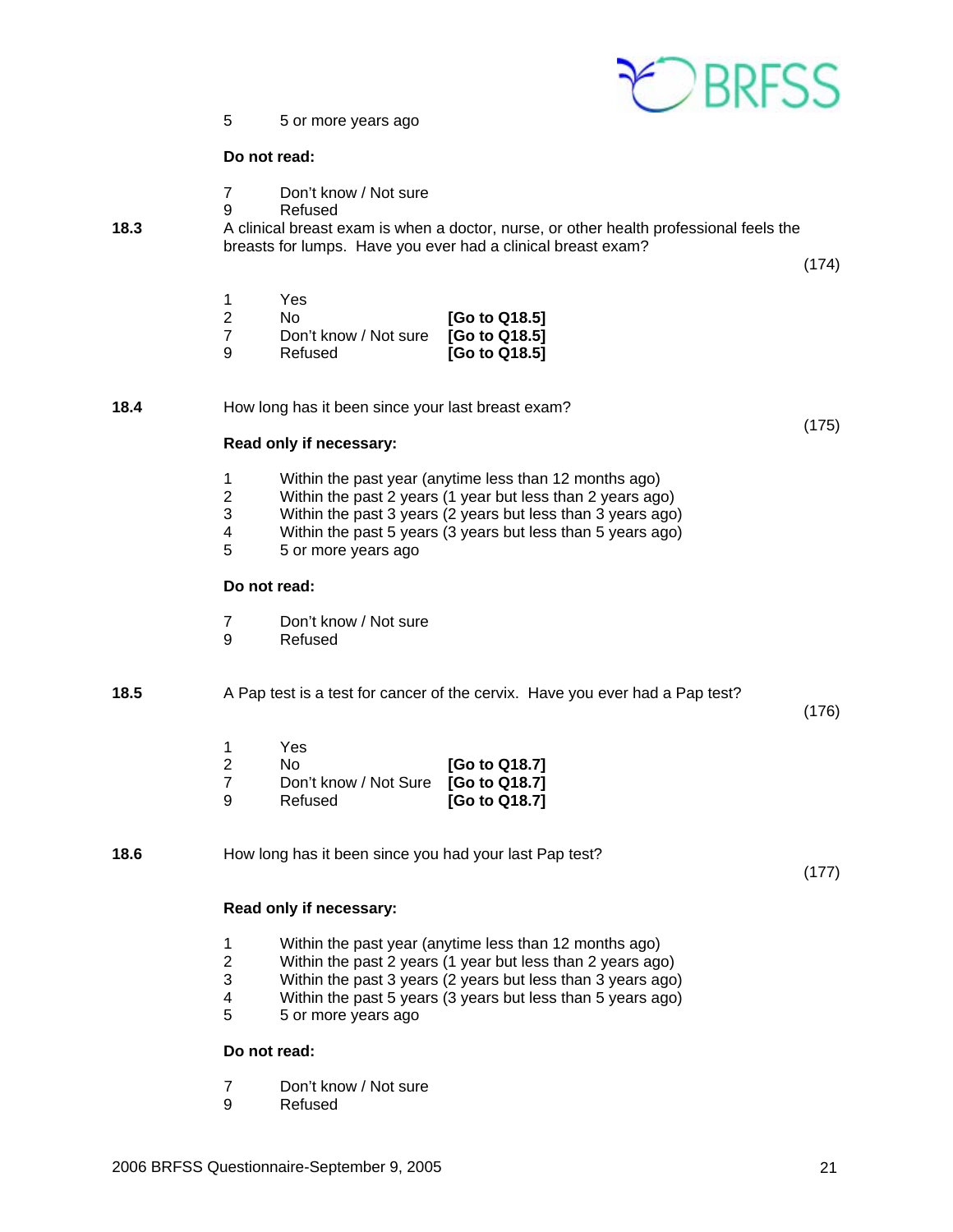

(178)

#### **CATI note: If response to Core Q11.18 = 1 (is pregnant); then go to next section.**

**18.7 Have you had a hysterectomy?** 

 **Read only if necessary:** A hysterectomy is an operation to remove the uterus (womb).

- 1 Yes<br>2 No
- No.
- 7 Don't know / Not sure<br>9 Refused
- **Refused**

## Section 19: Prostate Cancer Screening

#### CATI note: If respondent is <39 years of age, or is female, go to next section.

| 19.1 | A Prostate-Specific Antigen test, also called a PSA test, is a blood test used to check<br>men for prostate cancer. Have you ever had a PSA test?                                                                                                                                                   | (179) |  |  |  |  |
|------|-----------------------------------------------------------------------------------------------------------------------------------------------------------------------------------------------------------------------------------------------------------------------------------------------------|-------|--|--|--|--|
|      | Yes<br>1<br>$\overline{2}$<br>No.<br>[Go to Q19.3]<br>$\overline{7}$<br>Don't Know / Not Sure [Go to Q19.3]<br>9<br>Refused<br>[Go to Q19.3]                                                                                                                                                        |       |  |  |  |  |
| 19.2 | How long has it been since you had your last PSA test?<br>(180)                                                                                                                                                                                                                                     |       |  |  |  |  |
|      | Read only if necessary:                                                                                                                                                                                                                                                                             |       |  |  |  |  |
|      | 1<br>Within the past year (anytime less than 12 months ago)<br>$\overline{2}$<br>Within the past 2 years (1 year but less than 2 years)<br>3<br>Within the past 3 years (2 years but less than 3 years)<br>4<br>Within the past 5 years (3 years but less than 5 years)<br>5<br>5 or more years ago |       |  |  |  |  |
|      | Do not read:                                                                                                                                                                                                                                                                                        |       |  |  |  |  |
|      | 7<br>Don't know<br>9<br>Refused                                                                                                                                                                                                                                                                     |       |  |  |  |  |

**19.3** A digital rectal exam is an exam in which a doctor, nurse, or other health professional places a gloved finger into the rectum to feel the size, shape, and hardness of the prostate gland. Have you ever had a digital rectal exam?

(181)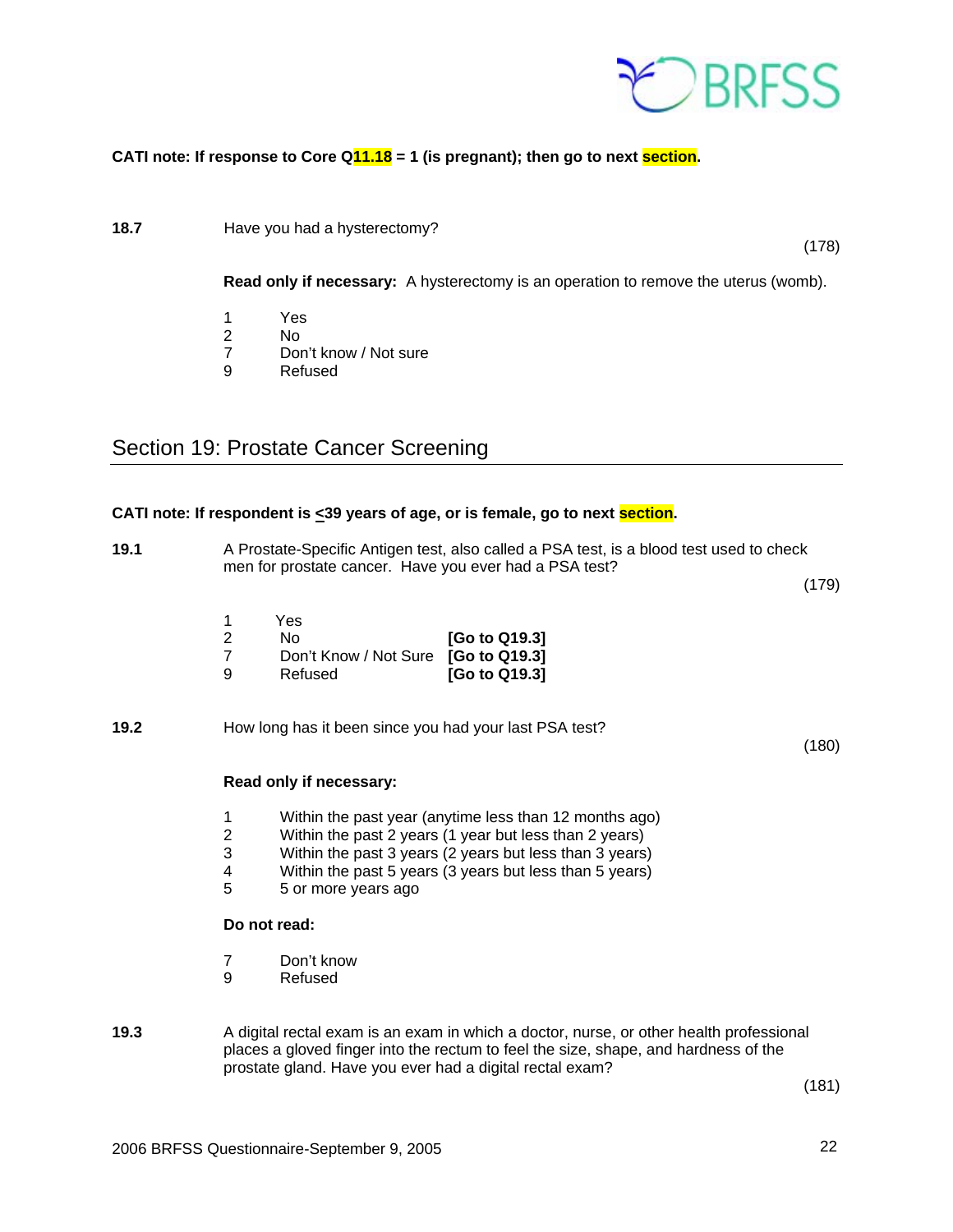

- 1 Yes
- 2 No **[Go to Q19.5]**
- 7 Don't know / Not sure **[Go to Q19.5]**
- 9 Refused **[Go to Q19.5]**

**19.4** How long has it been since your last digital rectal exam?

#### **Read only if necessary:**

- 1 Within the past year (anytime less than 12 months ago)<br>2 Within the past 2 years (1 year but less than 2 years)
- Within the past 2 years (1 year but less than 2 years)
- 3 Within the past 3 years (2 years but less than 3 years)
- 4 Within the past 5 years (3 years but less than 5 years)<br>5 5 or more years ago
- 5 5 or more years ago

#### **Do not read:**

- 7 Don't know / Not sure<br>9 Refused
- **Refused**
- **19.5** Have you ever been told by a doctor, nurse, or other health professional that you had prostate cancer?

(183)

(182)

- 1 Yes
- 2 No
	- 7 Don't know / Not sure
	- 9 Refused

## Section 20: Colorectal Cancer Screening

#### **CATI note: If respondent is < 49 years of age, go to next section.**

**20.1** A blood stool test is a test that may use a special kit at home to determine whether the stool contains blood. Have you ever had this test using a home kit?

(184)

|   | Yes                                 |                 |
|---|-------------------------------------|-----------------|
|   | N٥                                  | [Go to Q20.3]   |
|   | Don't know / Not sure [Go to Q20.3] |                 |
| a | Refused                             | $[Go$ to Q20.3] |

**20.2** How long has it been since you had your last blood stool test using a home kit?

(185)

#### **Read only if necessary:**

- 1 Within the past year (anytime less than 12 months ago)
- 2 Within the past 2 years (1 year but less than 2 years ago)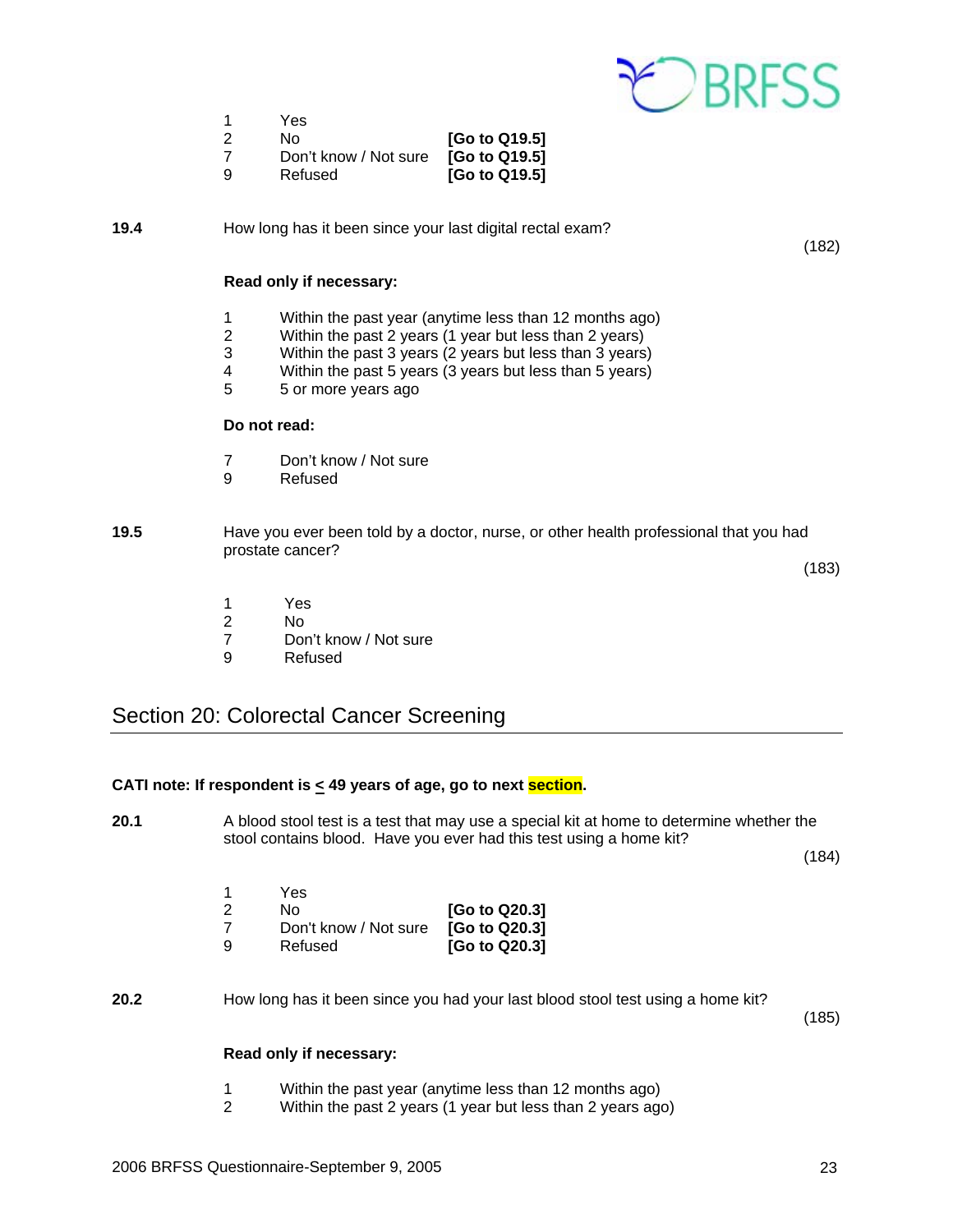

- 3 Within the past 5 years (2 years but less than 5 years ago)
- 4 5 or more years ago

- 7 Don't know / Not sure<br>9 Refused
- **Refused**
- **20.3** Sigmoidoscopy and colonoscopy are exams in which a tube is inserted in the rectum to view the colon for signs of cancer or other health problems. Have you ever had either of these exams?

(186)

| Yes                                               |                      |
|---------------------------------------------------|----------------------|
| No.                                               | [Go to next section] |
| Don't know / Not sure <b>[Go to next section]</b> |                      |
| Refused                                           | [Go to next section] |

#### **20.4** How long has it been since you had your last sigmoidoscopy or colonoscopy?

(187)

#### **Read only if necessary:**

- 1 Within the past year (anytime less than 12 months ago)
- 2 Within the past 2 years (1 year but less than 2 years ago)
- 3 Within the past 5 years (2 years but less than 5 years ago)
- 4 Within the past 10 years (5 years but less than 10 years ago)<br>5 10 or more vears ago
- 10 or more years ago

#### **Do not read:**

- 7 Don't know / Not sure
- 9 Refused

## Section 21: HIV/AIDS

#### **CATI note: If respondent is 65 years old or older, go to next section.**

The next few questions are about the national health problem of HIV, the virus that causes AIDS. Please remember that your answers are strictly confidential and that you don't have to answer every question if you do not want to. Although we will ask you about testing, we will not ask you about the results of any test you may have had.

**21.1** Have you ever been tested for HIV? Do not count tests you may have had as part of a blood donation. Include testing fluid from your mouth.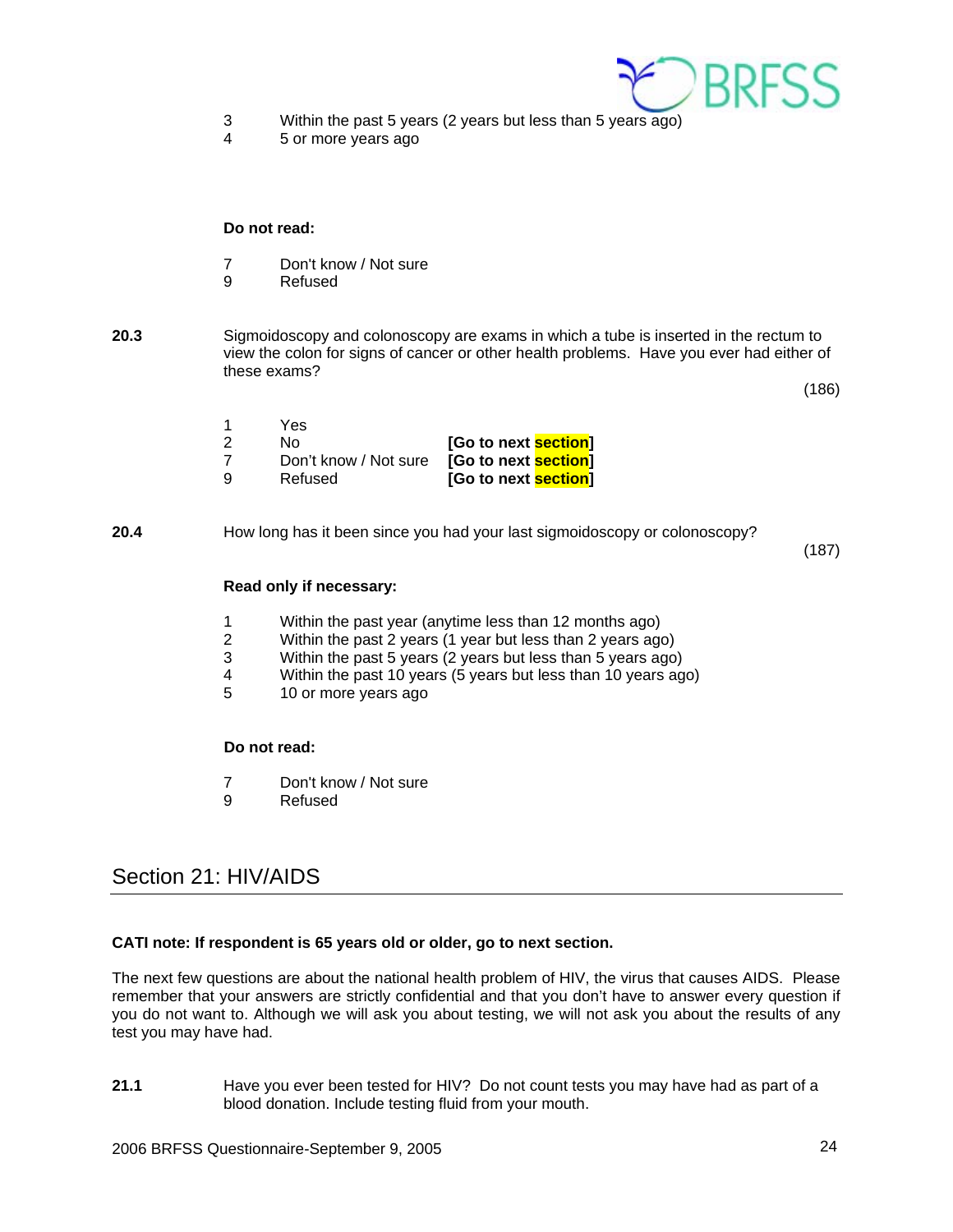

|   | Yes                   |                      |
|---|-----------------------|----------------------|
|   | N٥                    | [Go to next section] |
|   | Don't know / Not Sure | [Go to next section] |
| a | Refused               | [Go to next section] |
|   |                       |                      |

**21.2** Not including blood donations, in what month and year was your last HIV test?

(189–194)

#### **NOTE: If response is before January 1985, code "Don't know."**

|         | Code month and year   |
|---------|-----------------------|
| 77/7777 | Don't know / Not sure |
| 99/9999 | Refused               |

**21.3** Where did you have your last HIV test — at a private doctor or HMO office, at a counseling and testing site, at a hospital, at a clinic, in a jail or prison, at a drug treatment facility, at home, or somewhere else?

(195-196)

- 01 Private doctor or HMO office
- 02 Counseling and testing site<br>03 Hospital
- **Hospital**
- 04 Clinic
- 05 Jail or prison (or other correctional facility)
- 06 Drug treatment facility
- 07 At home
- 08 Somewhere else
- 77 Don't know/Not sure
- 99 Refused

#### **CATI Note: Ask Q21.4 only if Q21.2 is within the last 12 months; otherwise go to next section**

21.4 Was it a rapid test where you could get your results within a couple of hours? (197)

- 1 Yes
- 2 No
- 7 Don't know / Not Sure
- 9 Refused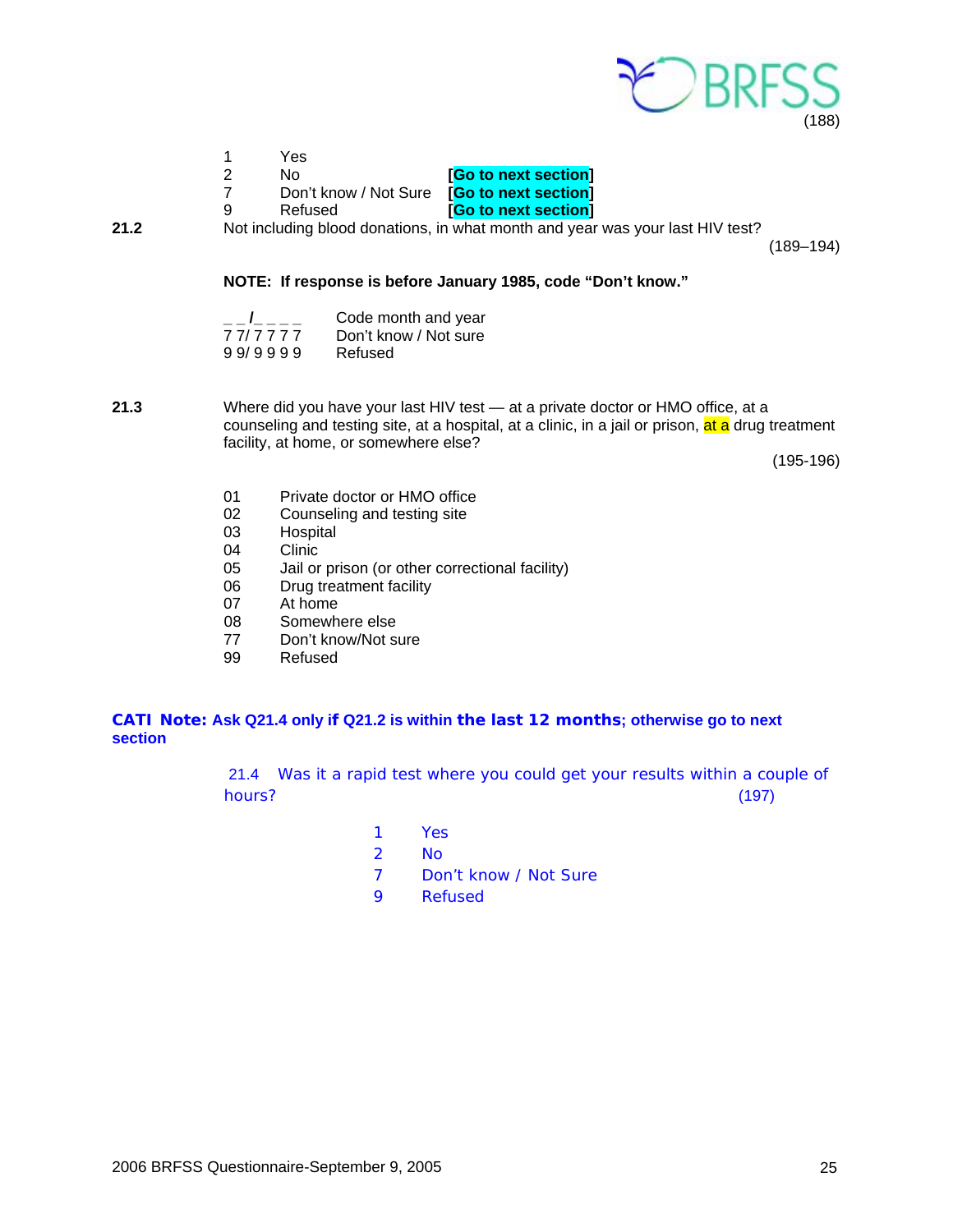

## Section 22: Emotional Support and Life Satisfaction

The next two questions are about emotional support and your satisfaction with life.

**22.1** How often do you get the social and emotional support you need?

**INTERVIEWER NOTE: If asked, say "please include support from any source".**

#### **Please read:**

- 1 Always
- 2 Usually
- 3 Sometimes
- **Rarely**
- 5 Never

#### **Do not read:**

- 7 Don't know / Not sure<br>9 Refused
- **Refused**

**22.2** In general, how satisfied are you with your life?

(199)

(198)

#### **Please read:**

- 1 Very satisfied<br>2 Satisfied
- **Satisfied**
- 3 Dissatisfied<br>4 Verv dissatis
- Very dissatisfied

#### **Do not read:**

- 7 Don't know / Not sure
- 9 Refused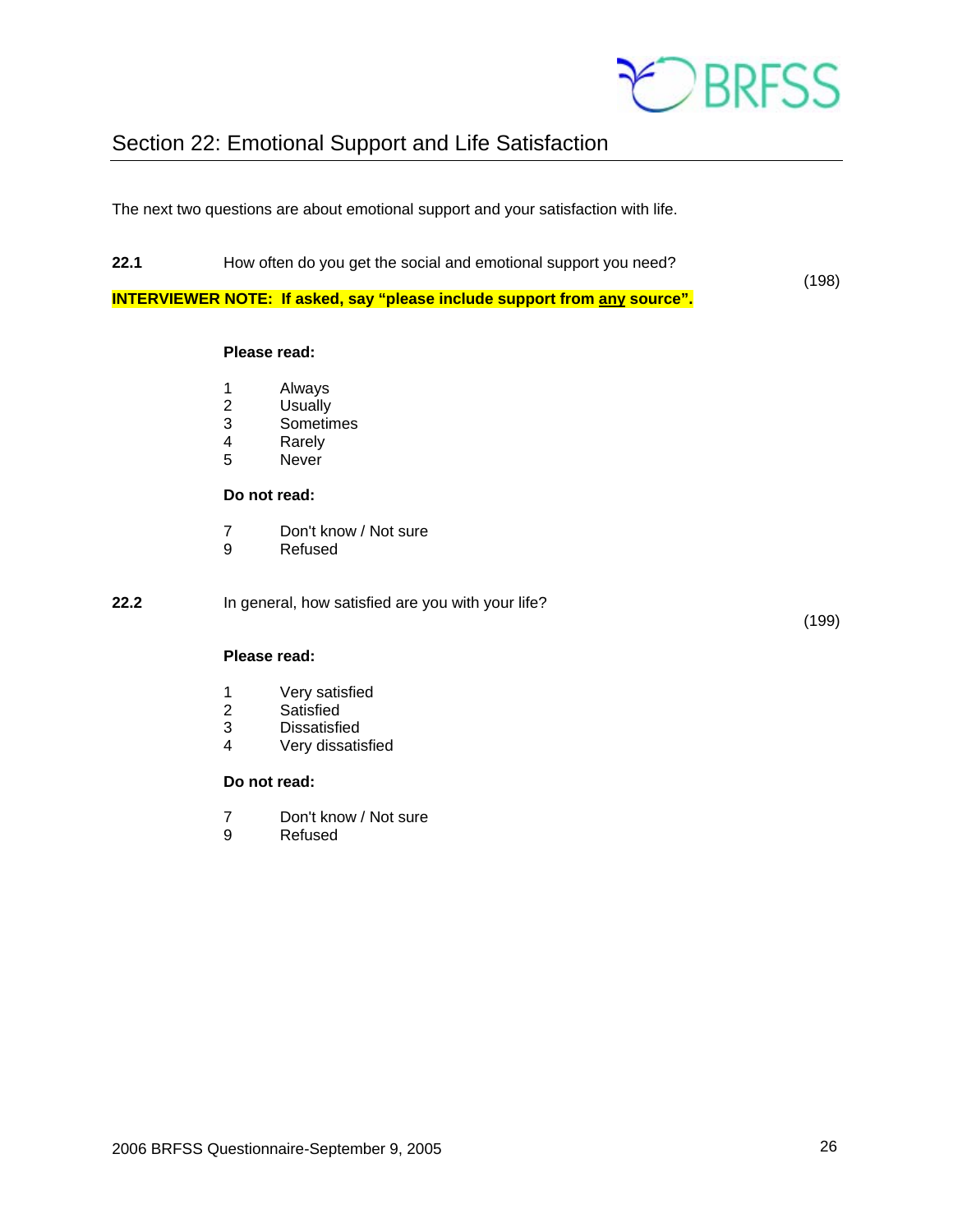

## **Closing Statement or Transition to Modules and/or State-Added Questions**

#### **Closing statement**

#### **Please read:**

That is my last question. Everyone's answers will be combined to give us information about the health practices of people in this state. Thank you very much for your time and cooperation.

**Or** 

#### **Transition to modules and/or state-added questions**

#### **Please read:**

Finally, I have just a few questions left about some other health topics.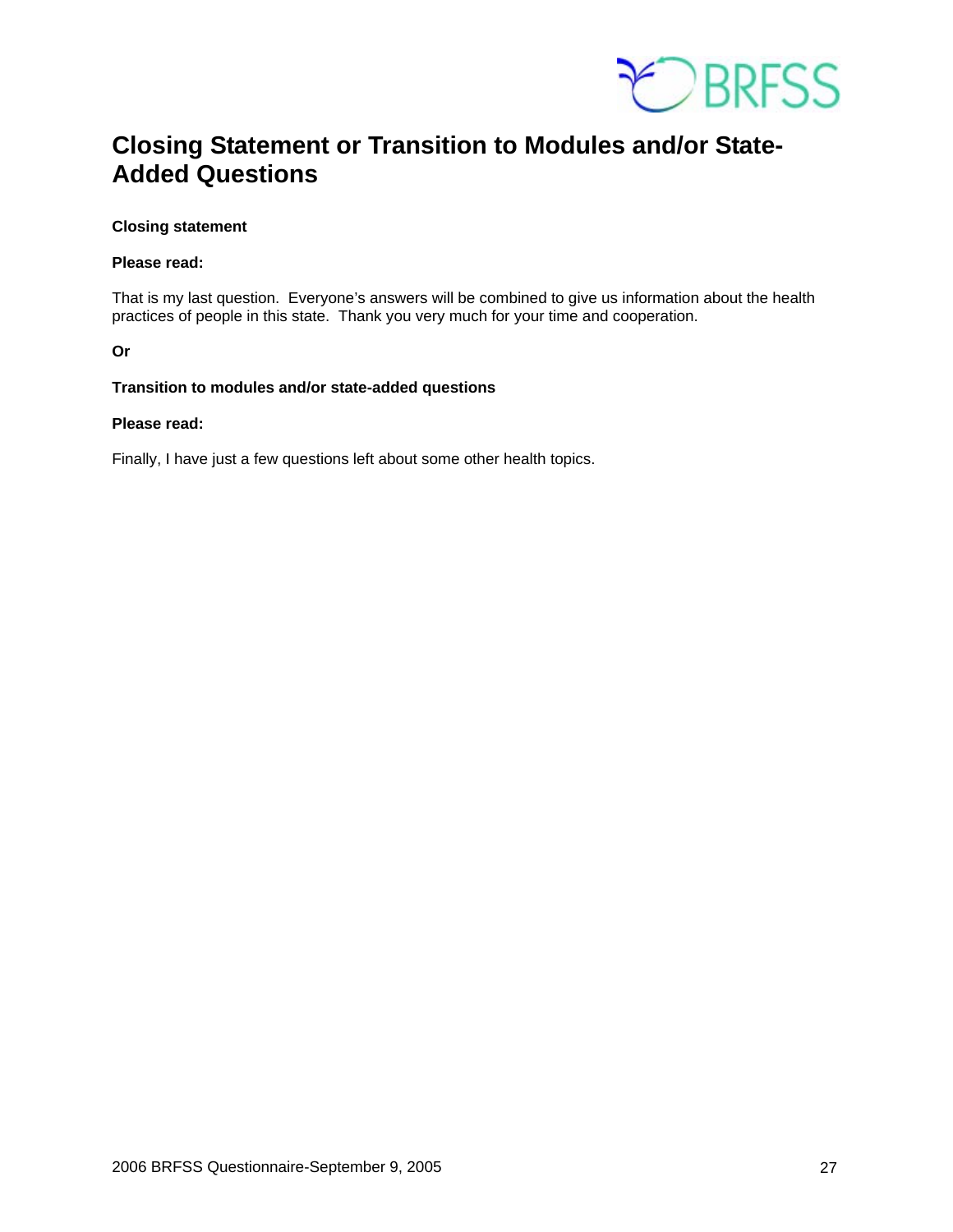

## **Optional Modules**

Module 1: Random Child Selection

#### **CATI note: If Core Q11.6 = 88, or 99 (no children under age 18 in the household, or refused), go to next module.**

**If Core Q11.6 = 1, Interviewer please read:** "Previously, you indicated there was one child age 17 or younger in your household. I would like to ask you some questions about that child." **[Go to Q1]**

**If Core Q11.6 is >1 and Core Q11.6 does not equal 88 or 99, Interviewer please read:** "Previously, you indicated there were **[number]** children age 17 or younger in your household. Think about those **[number]** children in order of their birth, from oldest to youngest. The oldest child is the first child and the youngest child is the last." Please include children with the same birth date, including twins, in the order of their birth.

**CATI INSTRUCTION: RANDOMLY SELECT ONE OF THE CHILDREN. This is the "Xth" child. Please substitute "Xth" child's number in all questions below.** 

#### **INTERVIEWER PLEASE READ:**

I have some additional questions about one specific child. The child I will be referring to is the "Xth" **[CATI: please fill in correct number]** child in your household. All following questions about children will be about the "Xth" **[CATI: please fill in]** child."

**1.** What is the birth month and year of the "**Xth**" child?

(200-205)

|         | Code month and year   |
|---------|-----------------------|
| 777777  | Don't know / Not sure |
| 99/9999 | Refused               |

**CATI INSTRUCTION: Calculate the child's age in months (CHLDAGE1=0 to 216) and also in years (CHLDAGE2=0 to 17) based on the interview date and the birth month and year using a value of 15 for the birth day. If the selected child is < 12 months old enter the calculated months in CHLDAGE1 and 0 in CHLDAGE2. If the child is > 12 months enter the calculated months in CHLDAGE1 and set CHLDAGE2=Truncate (CHLDAGE1/12).** 

**2.** Is the child a boy or a girl?

- 1 Boy
- 2 Girl
	- 9 Refused

(206)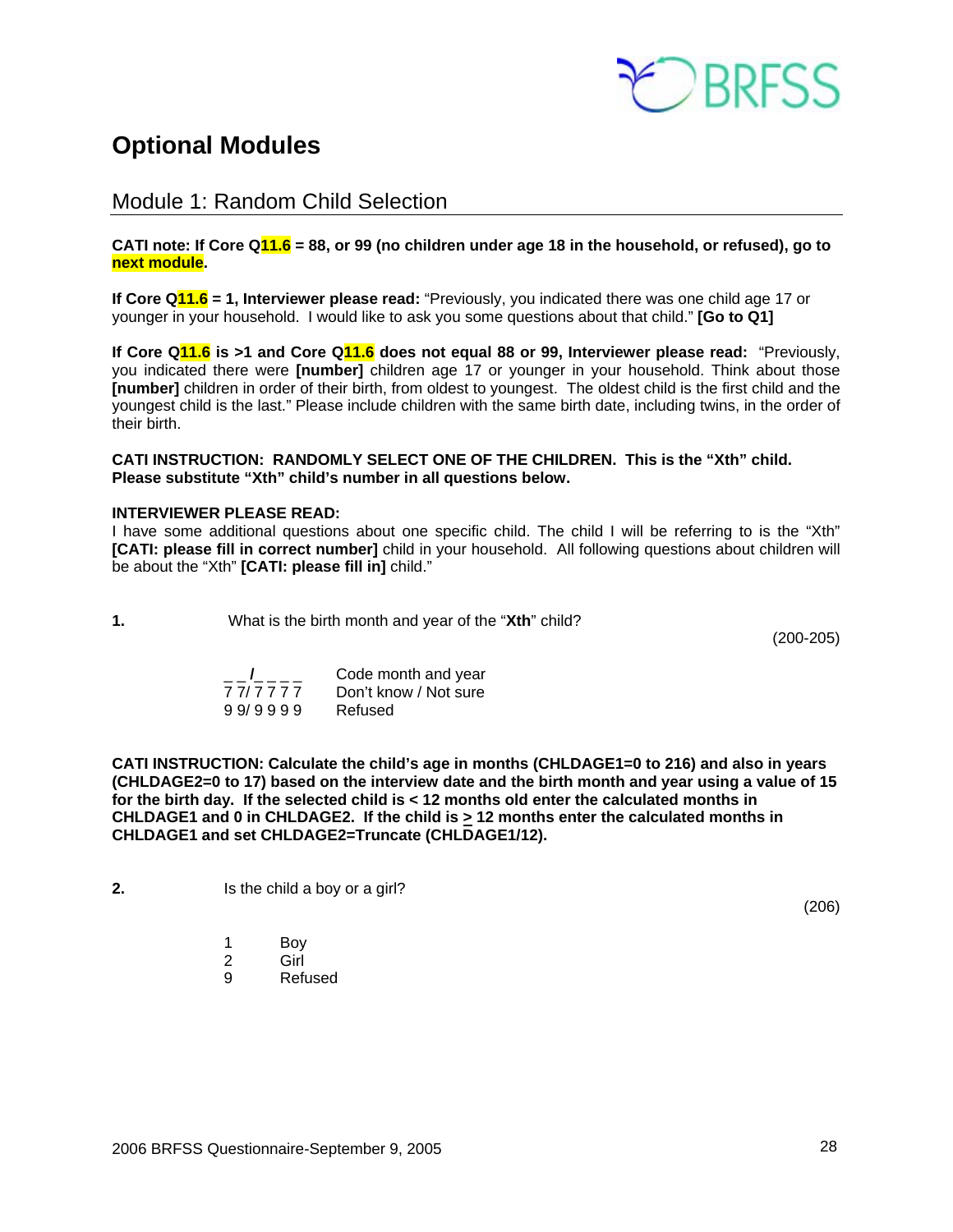

**3.** Is the child Hispanic or Latino?

(207)

- 1 Yes
- 2 No
- 7 Don't know / Not sure
- 9 Refused

#### **4.** Which one or more of the following would you say is the race of the child?

(208-213)

#### **[Check all that apply]**

#### **Please read:**

- 1 White<br>2 Black
- **Black or African American**
- 3 Asian<br>4 Native
- Native Hawaiian or Other Pacific Islander
- 5 American Indian, Alaska Native

 **Or** 

6 Other [specify] \_\_\_\_\_\_\_\_\_\_\_\_\_\_\_\_\_\_\_\_

#### **Do not read:**

- 8 No additional choices
- 7 Don't know / Not sure
- 9 Refused

#### **CATI note: If more than one response to Q4, continue. Otherwise, go to Q6.**

**5.** Which one of these groups would you say best represents the child's race?

(214)

- 1 White<br>2 Black
- **Black or African American**
- 3 Asian<br>4 Native
- 4 Native Hawaiian or Other Pacific Islander<br>5 American Indian, Alaska Native
- 5 American Indian, Alaska Native
- 6 Other<br>7 Don't
- 7 Don't know / Not sure<br>9 Refused
- **Refused**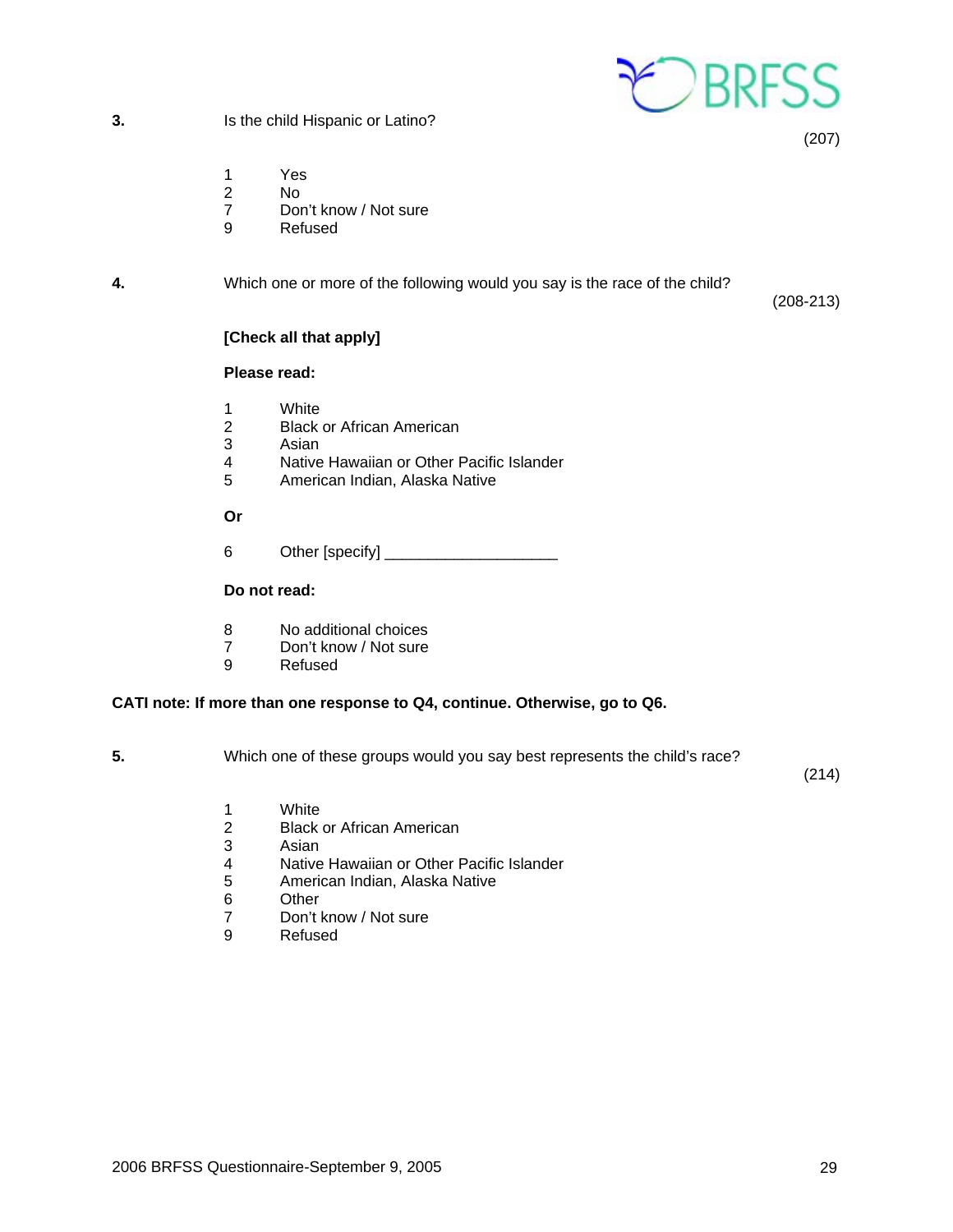

(215)

#### **Please read:**

- 1 Parent (include biologic, step, or adoptive parent)
- 2 Grandparent
- 3 Foster parent or guardian
- 4 Sibling (include biologic, step, and adoptive sibling)<br>5 Other relative
- Other relative
- 6 Not related in any way

#### **Do not read:**

- 7 Don't know / Not sure<br>9 Refused
- **Refused**

#### Insert column location for this question

1. Which one or more of the following would you say is the ethnicity of the child? (xxx-yyy)

- 1 Caucasian (includes European, German, Irish, Italian, English)
- 2 Hawaiian
- 3 Chinese
- 4 Filipino
- 5 Japanese
- 6 Korean
- 7 Samoan
- 8 Black
- 9 American Indian/ Alaska Native/ Eskimo/ Inuit
- 10 Vietnamese
- 11 Asian Indian
- 12 Portuguese
- 13 Guamanian/Chamorro
- 14 Puerto Rican
- 15 Mexican
- 16 Tongan
- 17 Laotian
- 18 Cambodian
- 19 Malaysian
- 20 Fijian
- 21 Micronesian
- 22 Other Asian (specify) record the specified in (xxx-yyy)
- 23 Other (specify) record the specified in (xxx-yyy)

#### Do not read

- 24 Don't know/ Not sure
- 25 Refuse<br>26 No add
- **26 No additional choices**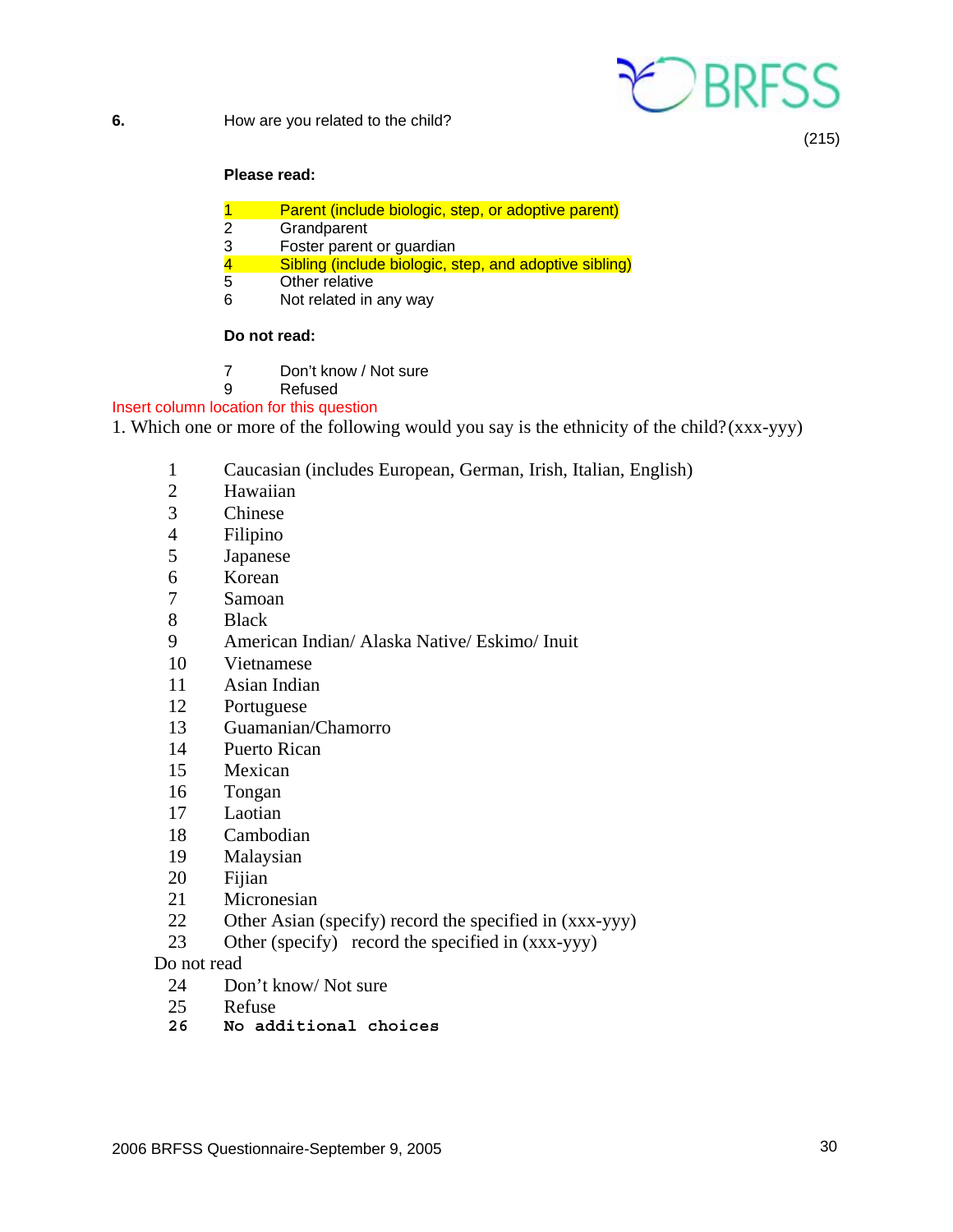

**2. Which one of these groups would you say best the child's ethnicity? (618-619)** 

- 1 Caucasian (includes European, German, Irish, Italian, English)
- 2 Hawaiian
- 3 Chinese
- 4 Filipino
- 5 Japanese
- 6 Korean
- 7 Samoan
- 8 Black
- 9 American Indian/ Alaska Native/ Eskimo/ Inuit
- 10 Vietnamese
- 11 Asian Indian
- 12 Portuguese
- 13 Guamanian/Chamorro
- 14 Puerto Rican
- 15 Mexican
- 16 Tongan
- 17 Laotian
- 18 Cambodian
- 19 Malaysian
- 20 Fijian
- 21 Micronesian
- 22 Other Asian (specify) record the specified in (xxx-yyy)
- 23 Other (specify) record the specified in (xxx-yyy)

Do not read

- 24 Don't know/ Not sure<br>25 Refuse
- Refuse
- 26 No additional choices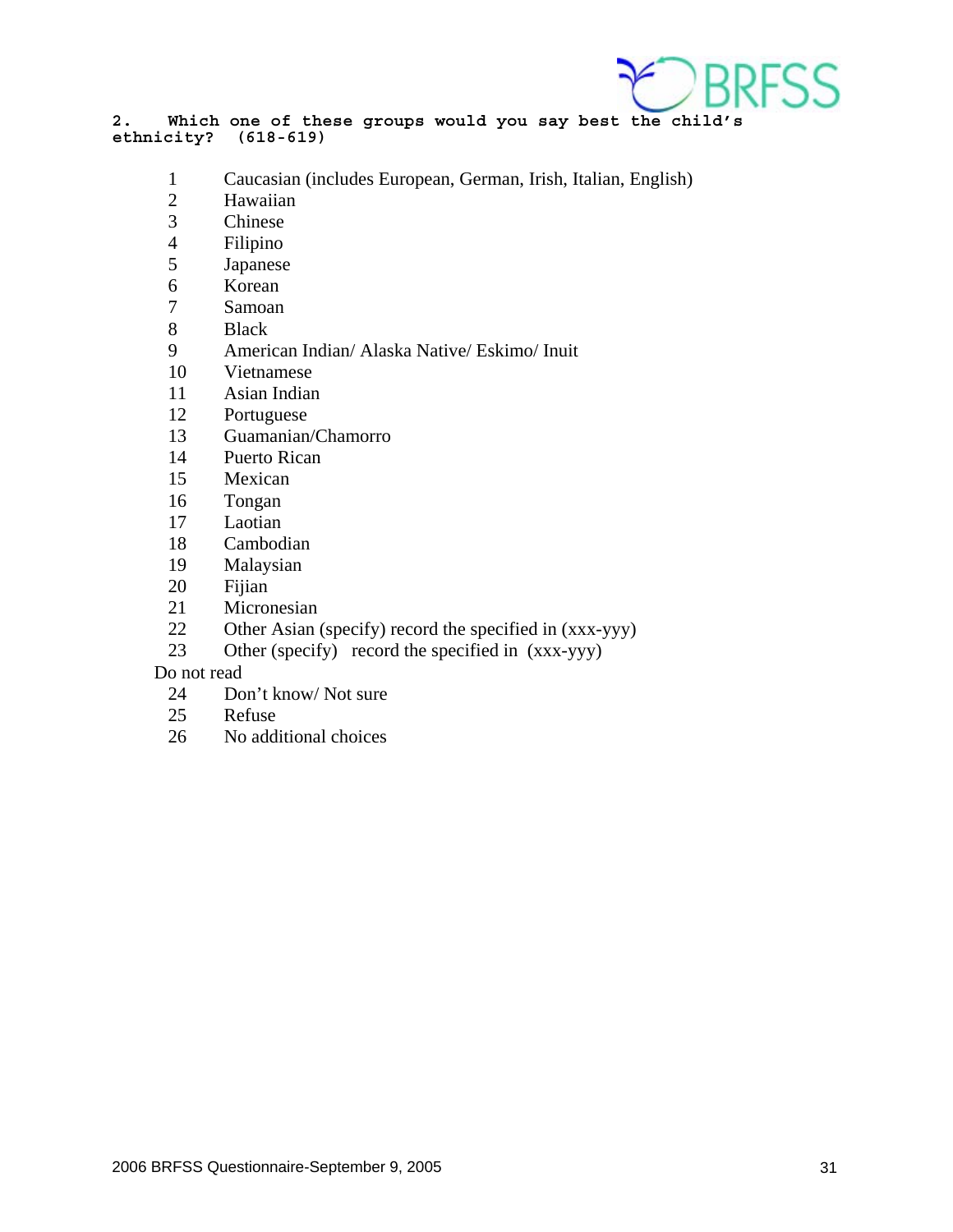

#### End of insert for column location

## Module 3: Childhood Asthma Prevalence

#### **CATI note: If response to Core Q11.6 = 88 (None) or 99 (Refused), go to next module.**

The next two questions are about the "Xth" **[CATI: please fill in correct number]** child.

**1.** Has a doctor, nurse or other health professional EVER said that the child has asthma?

(227)

|   | Yes                                       |                     |
|---|-------------------------------------------|---------------------|
|   | No.                                       | [Go to next module] |
|   | Don't know / Not sure [Go to next module] |                     |
| a | Refused                                   | [Go to next module] |

#### **2.** Does the child still have asthma?

(228)

- 1 Yes
- 2 No<br>7 Dor
- 7 Don't know / Not sure<br>9 Refused
- **Refused**

## Module 4: Diabetes

|                                   |                                                        | To be asked following Core Q5.1 if response is "Yes" (code = 1)             |       |
|-----------------------------------|--------------------------------------------------------|-----------------------------------------------------------------------------|-------|
| 1.                                | How old were you when you were told you have diabetes? |                                                                             |       |
|                                   | 98<br>99                                               | Code age in years $[97 = 97$ and older]<br>Don't know / Not sure<br>Refused |       |
| 2.<br>Are you now taking insulin? |                                                        |                                                                             | (231) |
|                                   | 1<br>$\overline{2}$<br>9                               | Yes<br>No<br>Refused                                                        |       |
| 3.                                |                                                        | Are you now taking diabetes pills?                                          |       |
|                                   | 1                                                      | Yes                                                                         |       |
|                                   |                                                        | 2000 BBFCC Questionnelles Centember 0, 2005                                 | つつ    |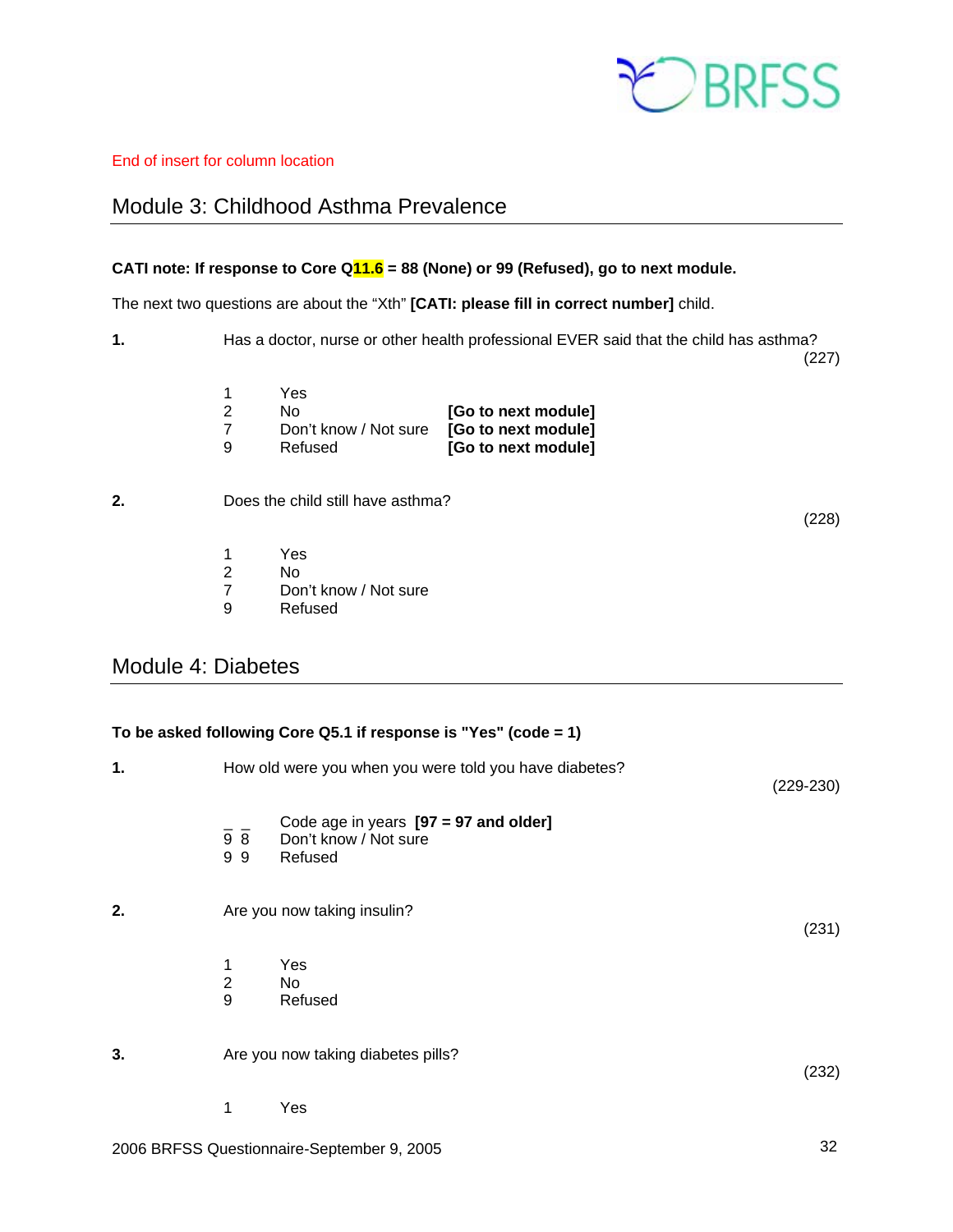

- 2 No<br>7 Dor
	- Don't know / Not sure
- 9 Refused<br>4. About how often

**4.** About how often do you check your blood for glucose or sugar? Include times when checked by a family member or friend, but do NOT include times when checked by a health professional.

(233-235)

|            | Times per day         |
|------------|-----------------------|
|            | Times per week        |
|            | Times per month       |
|            | Times per year        |
| 888        | <b>Never</b>          |
| 777        | Don't know / Not sure |
| - 9<br>-9. | Refused               |
|            |                       |

**5.** About how often do you check your feet for any sores or irritations? Include times when checked by a family member or friend, but do NOT include times when checked by a health professional.

(236-238)

|     | Times per day         |
|-----|-----------------------|
|     | Times per week        |
|     | Times per month       |
|     | Times per year        |
| 55  | No feet               |
| 888 | Never                 |
| 777 | Don't know / Not sure |
|     | Refused               |
|     |                       |

**6.** Have you ever had any sores or irritations on your feet that took more than four weeks to heal?

(239)

- 1 Yes
- 2 No<br>7 Dor
- Don't know / Not sure
- 9 Refused

**7.** About how many times in the past 12 months have you seen a doctor, nurse, or other health professional for your diabetes?

(240-241)

- $\frac{1}{8}$  Number of times **[76 = 76 or more]**
- None
- 7 7 Don't know / Not sure
- 9 9 Refused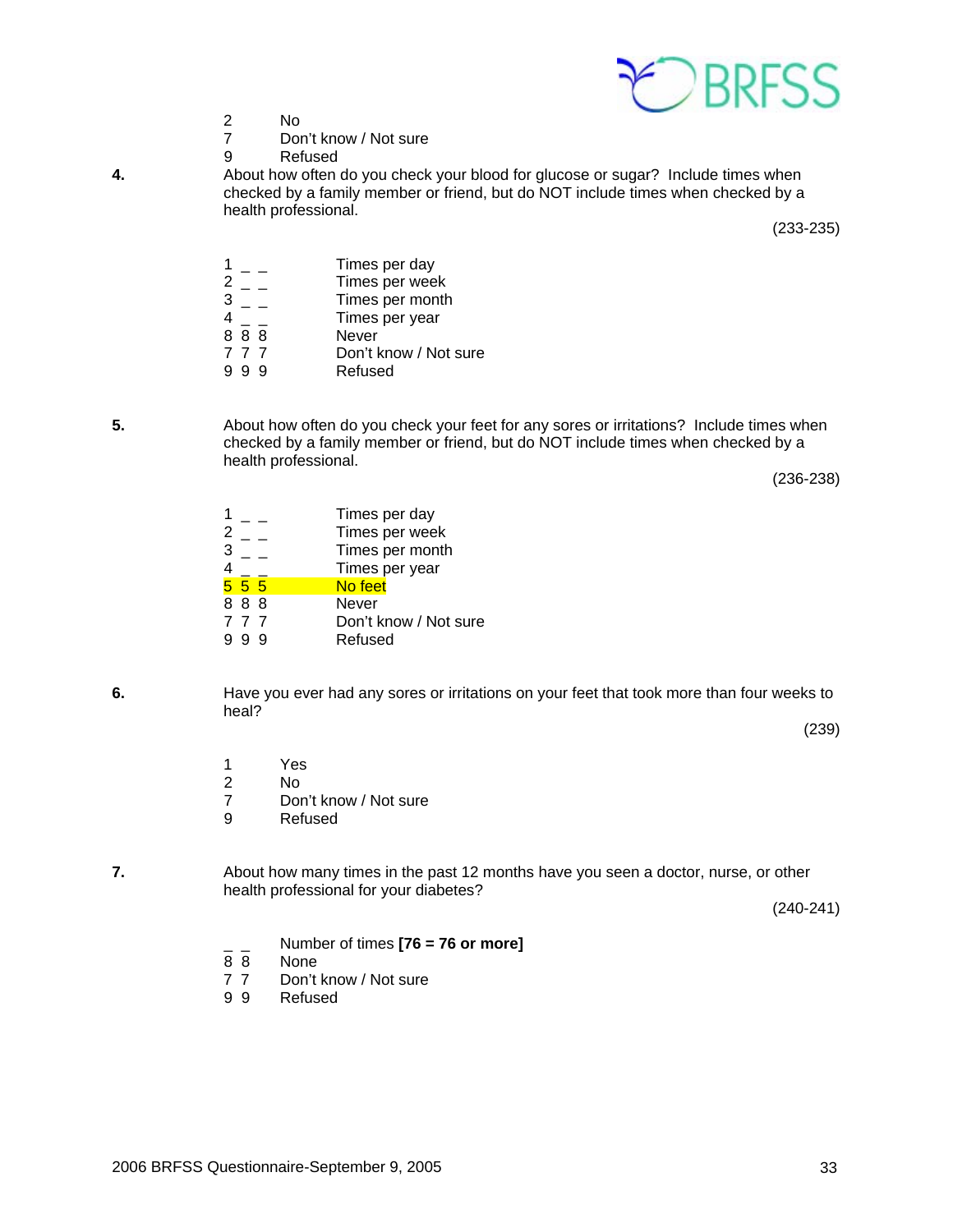

**8.** A test for "A one C" measures the average level of blood sugar over the past three months. About how many times in the past 12 months has a doctor, nurse, or other health professional checked you for "A one C"?

(242-243)

- \_ \_ Number of times **[76 = 76 or more]**
- 8 8 None<br>7 7 Don't
- Don't know / Not sure
- **9 8 Never heard of A 1 C test**
- 9 9 Refused

#### **CATI Note: If Q5 = 555 (No feet), go to Q10.**

**9.** About how many times in the past 12 months has a health professional checked your feet for any sores or irritations?

(244-245)

- \_ \_ Number of times **[76 = 76 or more]**
- 8 8 None<br>7 7 Don't
- 7 7 Don't know / Not sure<br>9 9 Refused
- **Refused**

**10.** When was the last time you had an eye exam in which the pupils were dilated? This would have made you temporarily sensitive to bright light.

(246)

#### **Read only if necessary:**

- 1 Within the past month (anytime less than 1 month ago)
- 2 Within the past year (1 month but less than 12 months ago)<br>3 Within the past 2 years (1 year but less than 2 years ago)
- Within the past 2 years (1 year but less than 2 years ago)
- 4 2 or more years ago

#### **Do not read:**

- 7 Don't know / Not sure
- 8 Never<br>9 Refuse
- **Refused**
- **11.** Has a doctor ever told you that diabetes has affected your eyes or that you had retinopathy?

(247)

- 1 Yes
- 2 No
	- 7 Don't know / Not sure
	- 9 Refused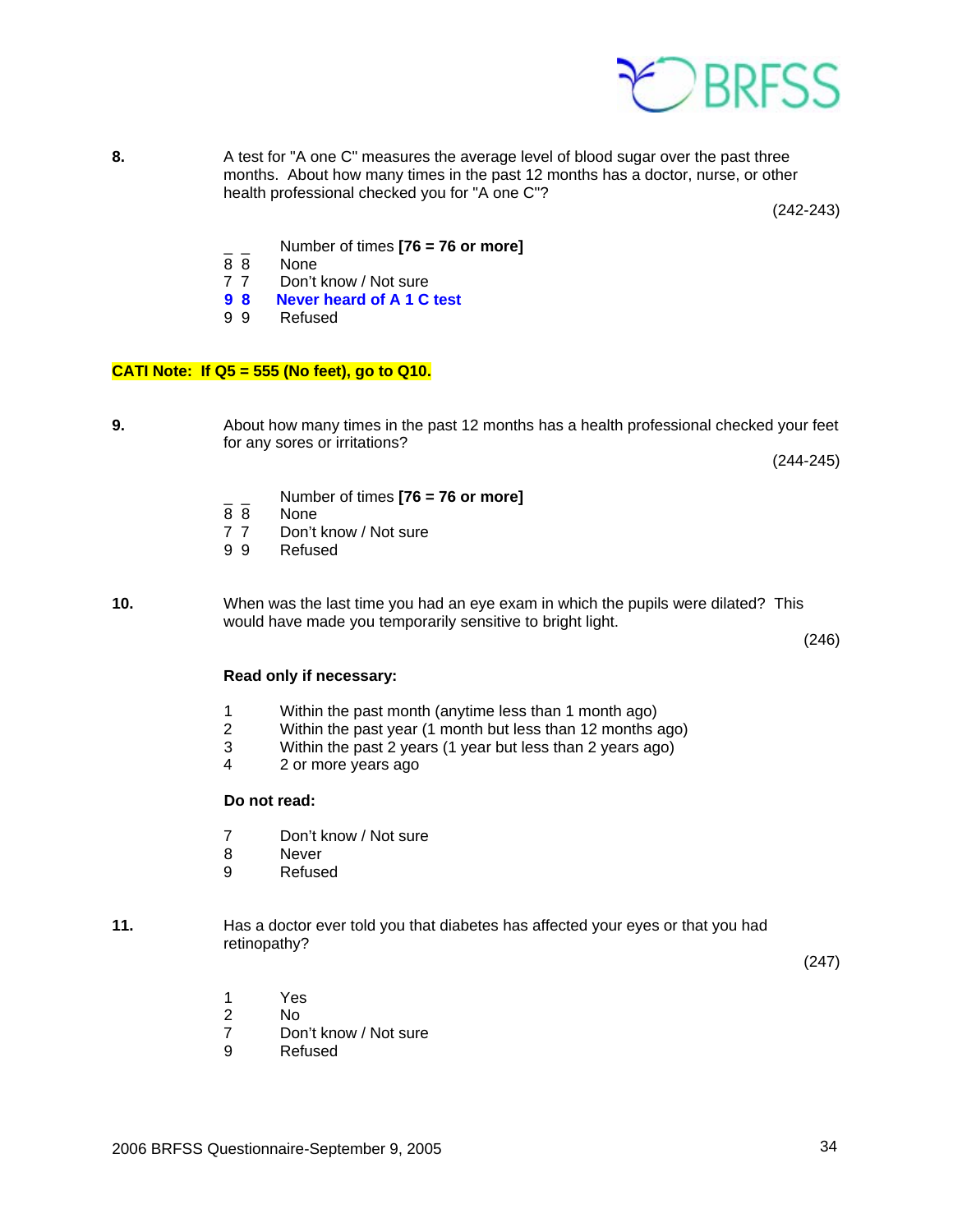

**12.** Have you ever taken a course or class in how to manage your diabetes yourself?

(248)

- 1 Yes<br>2 No
- 2 No<br>7 Dor
- 7 Don't know / Not sure<br>9 Refused
- **Refused**

## Module 14: Anxiety and Depression

Now, I am going to ask you some questions about your mood. When answering these questions, please think about how many days each of the following has occurred in the past 2 weeks.

| 1. | Over the last 2 weeks, how many days have you had little interest or pleasure in doing<br>things? |                                                                                                                     |               |
|----|---------------------------------------------------------------------------------------------------|---------------------------------------------------------------------------------------------------------------------|---------------|
|    |                                                                                                   |                                                                                                                     | $(325-326)$   |
|    | 88<br>77<br>99                                                                                    | 01-14 days<br>None<br>Don't know / Not sure<br>Refused                                                              |               |
| 2. |                                                                                                   | Over the last 2 weeks, how many days have you felt down, depressed or hopeless?                                     | $(327-328)$   |
|    | 88<br>77<br>99                                                                                    | 01-14 days<br>None<br>Don't know / Not sure<br>Refused                                                              |               |
| 3. |                                                                                                   | Over the last 2 weeks, how many days have you had trouble falling asleep or staying<br>asleep or sleeping too much? | $(329-330)$   |
|    | 88<br>77<br>99                                                                                    | 01-14 days<br>None<br>Don't know / Not sure<br>Refused                                                              |               |
| 4. |                                                                                                   | Over the last 2 weeks, how many days have you felt tired or had little energy?                                      | $(331 - 332)$ |
|    |                                                                                                   | 01-14 days                                                                                                          |               |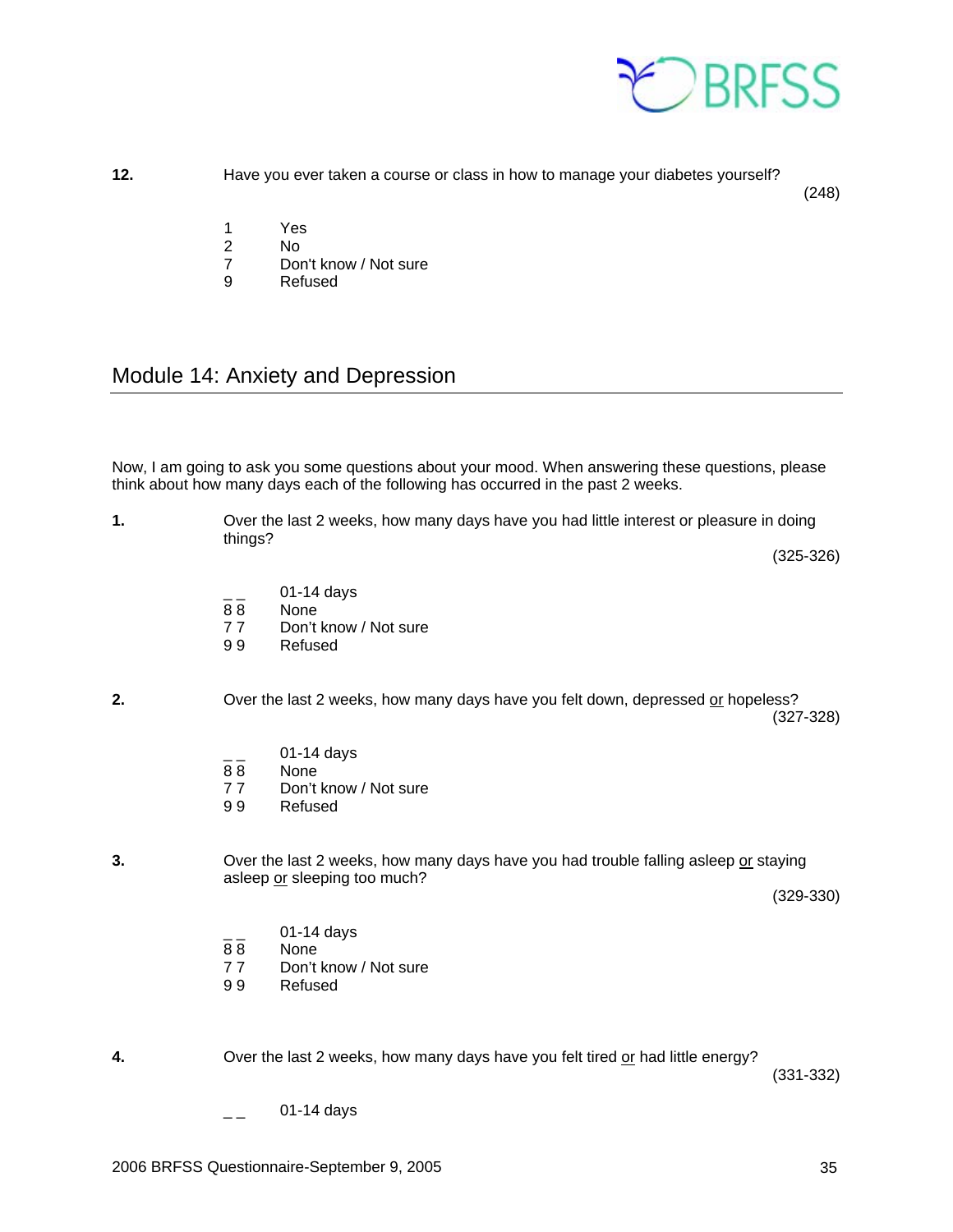

- 8 8 None
- 77 Don't know / Not sure
- 9 9 Refused
- **5.** Over the last 2 weeks, how many days have you had a poor appetite or ate too much? (333-334)
	- $\frac{1}{88}$  01-14 days
	- None
	- 77 Don't know / Not sure<br>99 Refused
	- **Refused**
- **6.** Over the last 2 weeks, how many days have you felt bad about yourself or that you were a failure or had let yourself or your family down?

(335-336)

- 01-14 days
- 88 None<br>77 Don't
- 77 Don't know / Not sure<br>99 Refused
- **Refused**
- **7**. Over the last 2 weeks, how many days have you had trouble concentrating on things, such as reading the newspaper or watching the TV?

(337-338)

- $\frac{1}{88}$  01-14 days
- **None**
- 7 7 Don't know / Not sure
- 9 9 Refused
- **8.** Over the last 2 weeks, how many days have you moved or spoken so slowly that other people could have noticed? Or the opposite – being so fidgety or restless that you were moving around a lot more than usual?

(339-340)

- 01-14 days
- 8 8 None
- 77 Don't know / Not sure<br>99 Refused
- **Refused**

**9.** Has a doctor or other healthcare provider EVER told you that you had an anxiety disorder (including acute stress disorder, anxiety, generalized anxiety disorder, obsessive compulsive disorder, panic disorder, phobia, posttraumatic stress disorder, or social anxiety disorder)?

(341)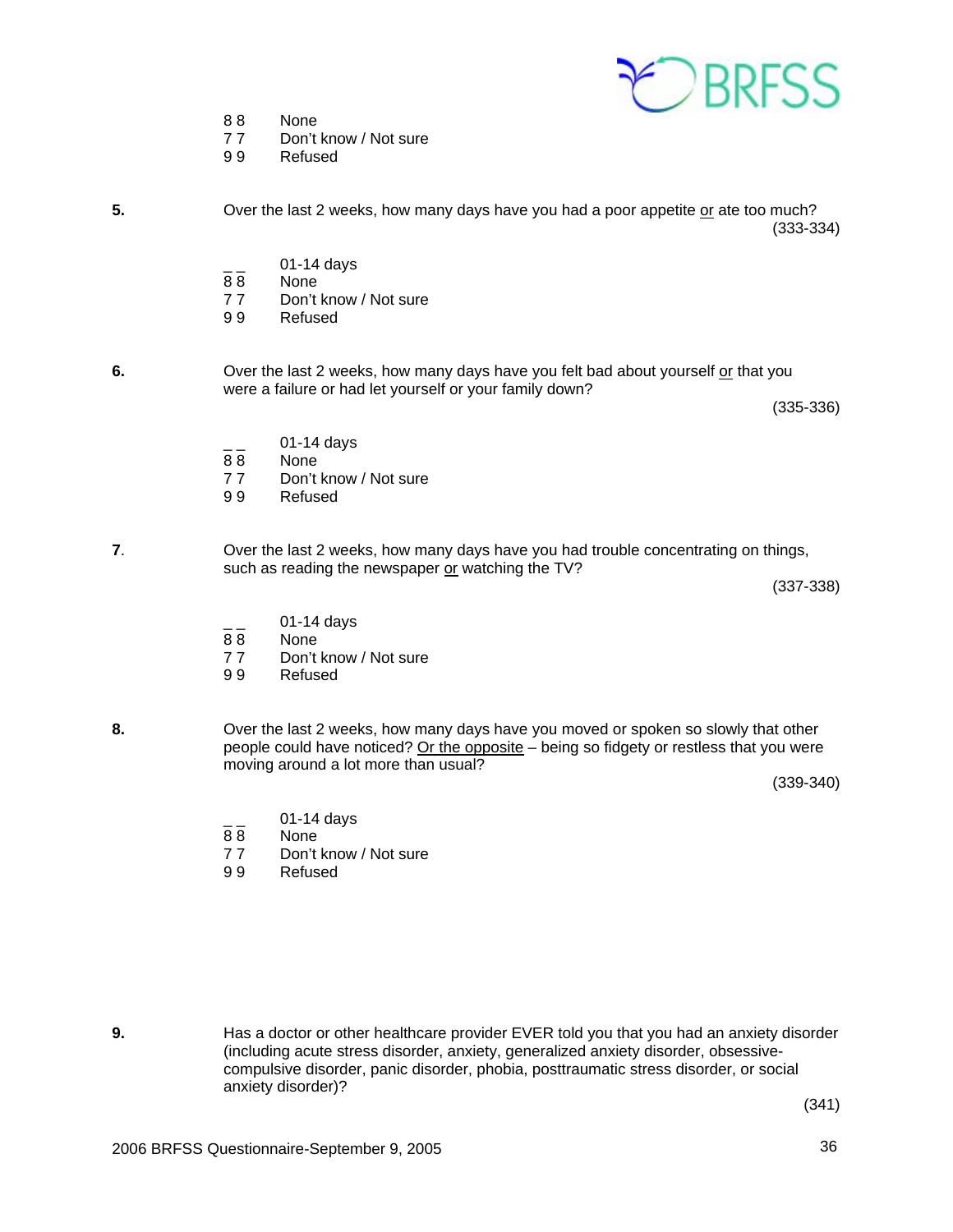

- 1 Yes
- 2 No<br>7 Doi
- Don't know / Not sure
- 9 Refused

**10.** Has a doctor or other healthcare provider EVER told you that you have a depressive disorder (including depression, major depression, dysthymia, or minor depression)?

(342)

- 1 Yes
- 2 No
- 7 Don't know / Not sure<br>9 Refused
- **Refused**

#### **SAQ**

Because the Department of Health wants to ensure that this survey reflects the diversity of the state, I'd like to ask you about your sexual orientation. Please respond with the number that best indicates what is true for you.

Do not read these responses

SAQ1tob1 (For Men) Do you think of yourself as . . .

|    | Heterosexual or straight (attracted to women) |
|----|-----------------------------------------------|
| 2. | Homosexual or gay (attracted to men)          |
| 3. | Bisexual (attracted to men and women)         |
| 4. | Something else                                |
| 5. | Not sure                                      |

- 7. Don't know/Not sure<br>9. Refused
	- 9. Refused

Do not read these responses

|    | SAQ2tob2 (For Women) Do you think of yourself as |
|----|--------------------------------------------------|
| 1. | Heterosexual or straight (attracted to men)      |
| 2. | Homosexual or lesbian (attracted to women)       |
| 3. | Bisexual (attracted to men and women)            |
| 4. | Something else                                   |
| 5. | Not sure                                         |
| 7. | Don't know/Not sure                              |
| 9. | Refused                                          |
|    |                                                  |

SAQ3. What island do you live on? The same of the same of the same of the same of the same of the same of the same of the same of the same of the same of the same of the same of the same of the same of the same of the same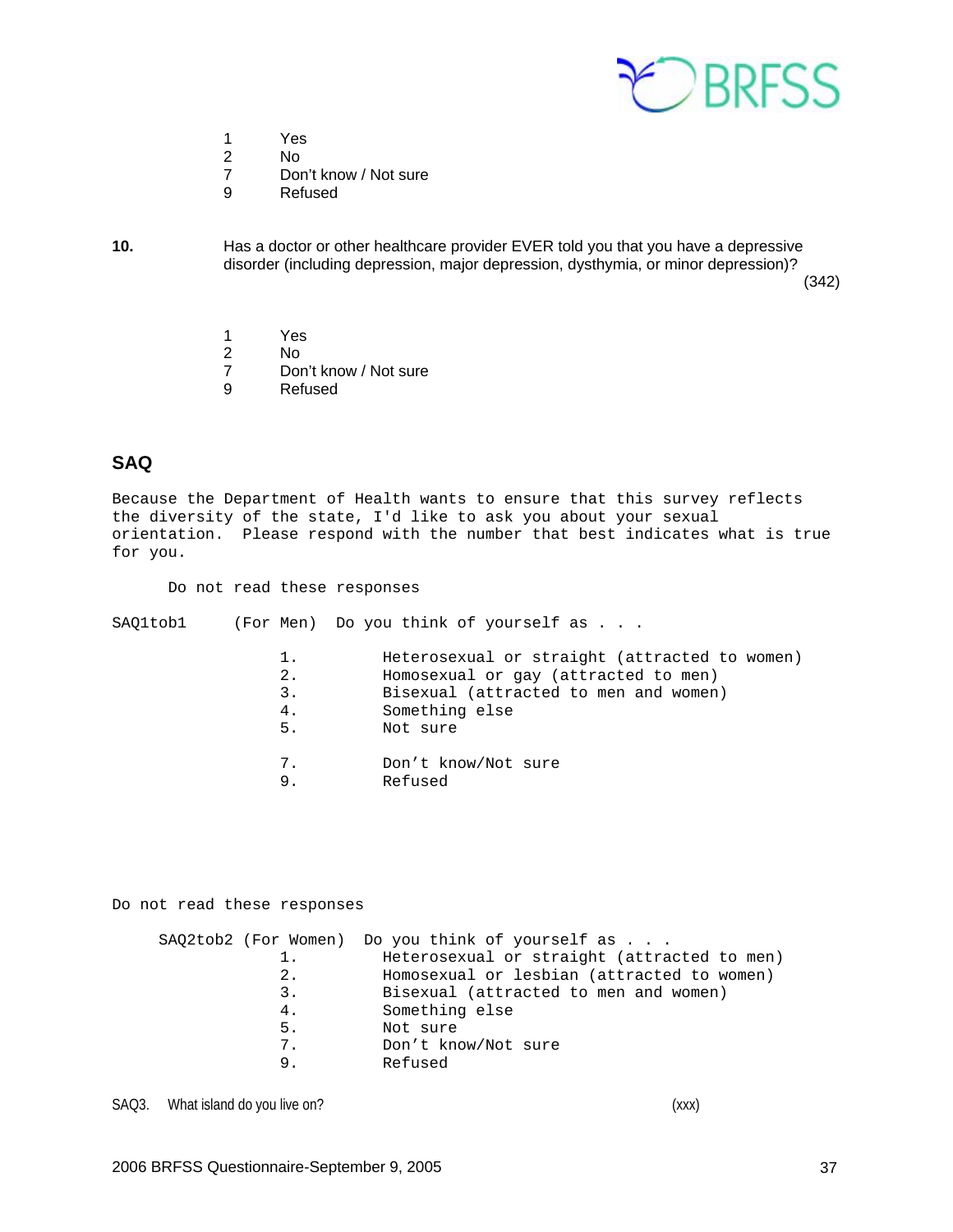

- 1 Oahu<br>2 Hawai
- **Hawaii**
- 3 Kauai
- 
- 4 Maui<br>5 Molok **Molokai**
- 6 Lanai

SAQ4. Which one or more of the following would you say is your ethnicity? (xxx)

- 1 Caucasian (includes European, German, Irish, Italian, English)
- **Hawaiian**
- 3 Chinese
- 4 Filipino<br>5 Japanes
- 5 Japanese
- 6 Korean<br>7 Samoan
- 7 Samoan<br>8 Black
- 8 Black<br>9 Ameri
- 9 American Indian/ Alaska Native/ Eskimo/ Inuit<br>10 Vietnamese
- Vietnamese
- 11 Asian Indian<br>12 Portuguese
- Portuguese
- 13 Guamanian/Chamorro
- 14 Puerto Rican<br>15 Mexican
- Mexican
- 16 Tongan
- 17 Laotian<br>18 Cambod
- Cambodian
- 19 Malaysian
- 20 Fijian<br>21 Micror
- 21 Micronesian<br>22 Other Asian
- Other Asian (specify) record the specified in (410-469)
- 23 Other (specify) record the specified in (410-469)

## Do not read

- Don't know/ Not sure
- 25 Refuse<br>26 No addi
- No additional choices